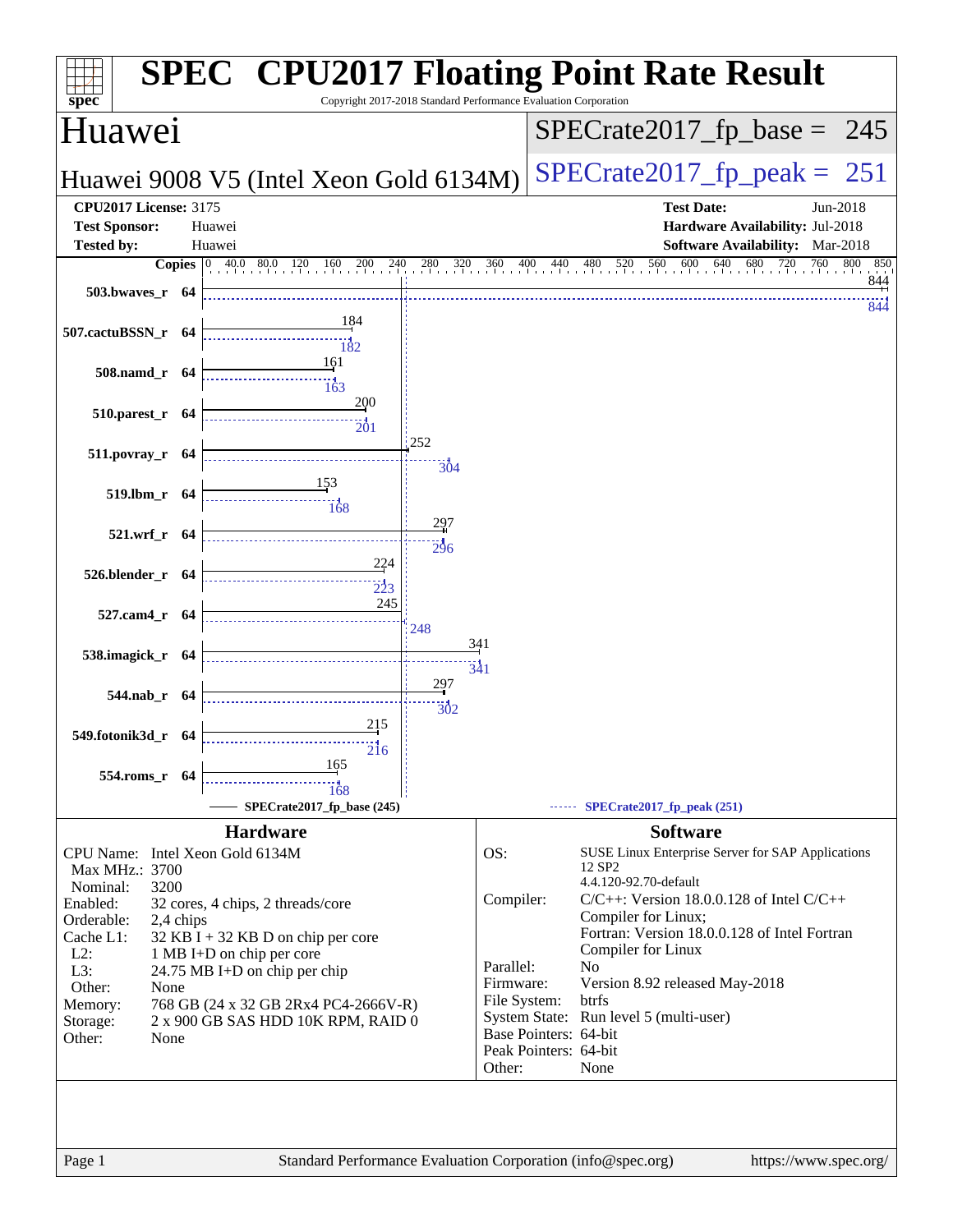| <b>SPEC CPU2017 Floating Point Rate Result</b>                          |                            |                |       |                |       |                |              |               |                |              |                   |              |                                        |              |
|-------------------------------------------------------------------------|----------------------------|----------------|-------|----------------|-------|----------------|--------------|---------------|----------------|--------------|-------------------|--------------|----------------------------------------|--------------|
| spec<br>Copyright 2017-2018 Standard Performance Evaluation Corporation |                            |                |       |                |       |                |              |               |                |              |                   |              |                                        |              |
| <b>Huawei</b><br>$SPECrate2017_fp\_base = 245$                          |                            |                |       |                |       |                |              |               |                |              |                   |              |                                        |              |
| $SPECTate2017$ _fp_peak = 251<br>Huawei 9008 V5 (Intel Xeon Gold 6134M) |                            |                |       |                |       |                |              |               |                |              |                   |              |                                        |              |
| <b>CPU2017 License: 3175</b>                                            |                            |                |       |                |       |                |              |               |                |              | <b>Test Date:</b> |              | Jun-2018                               |              |
| <b>Test Sponsor:</b>                                                    | Huawei                     |                |       |                |       |                |              |               |                |              |                   |              | Hardware Availability: Jul-2018        |              |
| <b>Tested by:</b>                                                       | Huawei                     |                |       |                |       |                |              |               |                |              |                   |              | <b>Software Availability:</b> Mar-2018 |              |
| <b>Results Table</b>                                                    |                            |                |       |                |       |                |              |               |                |              |                   |              |                                        |              |
|                                                                         | <b>Peak</b><br><b>Base</b> |                |       |                |       |                |              |               |                |              |                   |              |                                        |              |
| <b>Benchmark</b>                                                        | <b>Copies</b>              | <b>Seconds</b> | Ratio | <b>Seconds</b> | Ratio | <b>Seconds</b> | <b>Ratio</b> | <b>Copies</b> | <b>Seconds</b> | <b>Ratio</b> | <b>Seconds</b>    | <b>Ratio</b> | <b>Seconds</b>                         | <b>Ratio</b> |
| 503.bwaves_r                                                            | 64                         | 761            | 844   | 760            | 844   | 767            | 837          | 64            | 761            | 844          | 761               | 843          | 761                                    | 844          |
| 507.cactuBSSN r                                                         | 64                         | 440            | 184   | 441            | 184   | 440            | 184          | 64            | 445            | 182          | 444               | 183          | 445                                    | 182          |
| 508.namd_r                                                              | 64                         | 376            | 162   | 379            | 161   | 377            | 161          | 64            | 373            | 163          | 373               | 163          | 375                                    | 162          |
| 510.parest_r                                                            | 64                         | 835            | 200   | 837            | 200   | 836            | 200          | 64            | 831            | 201          | 830               | 202          | 831                                    | 201          |
| $511.povray_r$                                                          | 64                         | 595            | 251   | 590            | 253   | 594            | 252          | 64            | 492            | 304          | 495               | 302          | 492                                    | 304          |
| 519.1bm r                                                               | 64                         | 441            | 153   | 442            | 152   | 441            | 153          | 64            | 402            | 168          | 402               | 168          | 401                                    | 168          |
| $521$ .wrf r                                                            | 64                         | 478            | 300   | 485            | 296   | 483            | 297          | 64            | 484            | 296          | 483               | 297          | 485                                    | 295          |
| 526.blender r                                                           | 64                         | 436            | 224   | 436            | 224   | 436            | 224          | 64            | 438            | 223          | 434               | 224          | 436                                    | 223          |
| 527.cam4 r                                                              | 64                         | 458            | 244   | 458            | 245   | 457            | 245          | 64            | 451            | 248          | 451               | 248          | 451                                    | 248          |
| 538.imagick_r                                                           | 64                         | 467            | 341   | 468            | 340   | 467            | 341          | 64            | 467            | 341          | 467               | 341          | 466                                    | 342          |
| 544.nab r                                                               | 64                         | 361            | 298   | 363            | 297   | 364            | 296          | 64            | 356            | 303          | 356               | 302          | 357                                    | 302          |
| 549.fotonik3d r                                                         | 64                         | 1159           | 215   | 1156           | 216   | 1158           | 215          | 64            | 1157           | 216          | 1157              | 216          | 1157                                   | 215          |
| 554.roms r                                                              | 64                         | 616            | 165   | 616            | 165   | 616            | 165          | 64            | 612            | 166          | 605               | 168          | 605                                    | 168          |
| $SPECrate2017_fp\_base =$                                               |                            |                | 245   |                |       |                |              |               |                |              |                   |              |                                        |              |
| $SPECrate2017$ fp peak =<br>251                                         |                            |                |       |                |       |                |              |               |                |              |                   |              |                                        |              |

Results appear in the [order in which they were run](http://www.spec.org/auto/cpu2017/Docs/result-fields.html#RunOrder). Bold underlined text [indicates a median measurement](http://www.spec.org/auto/cpu2017/Docs/result-fields.html#Median).

### **[Submit Notes](http://www.spec.org/auto/cpu2017/Docs/result-fields.html#SubmitNotes)**

 The numactl mechanism was used to bind copies to processors. The config file option 'submit' was used to generate numactl commands to bind each copy to a specific processor. For details, please see the config file.

### **[Operating System Notes](http://www.spec.org/auto/cpu2017/Docs/result-fields.html#OperatingSystemNotes)**

 Stack size set to unlimited using "ulimit -s unlimited" Numa balancing was disabled using "echo 0 > /proc/sys/kernel/numa\_balancing"

### **[General Notes](http://www.spec.org/auto/cpu2017/Docs/result-fields.html#GeneralNotes)**

Environment variables set by runcpu before the start of the run: LD\_LIBRARY\_PATH = "/home/cpu2017/lib/ia32:/home/cpu2017/lib/intel64:/home/cpu2017/je5.0.1-32:/home/cpu2017/je5.0.1-64"

 Binaries compiled on a system with 1x Intel Core i7-4790 CPU + 32GB RAM memory using Redhat Enterprise Linux 7.4 Transparent Huge Pages enabled by default Prior to runcpu invocation Filesystem page cache synced and cleared with: sync; echo 3> /proc/sys/vm/drop\_caches runcpu command invoked through numactl i.e.: numactl --interleave=all runcpu <etc>

**(Continued on next page)**

| Page 2 | Standard Performance Evaluation Corporation (info@spec.org) | https://www.spec.org/ |
|--------|-------------------------------------------------------------|-----------------------|
|--------|-------------------------------------------------------------|-----------------------|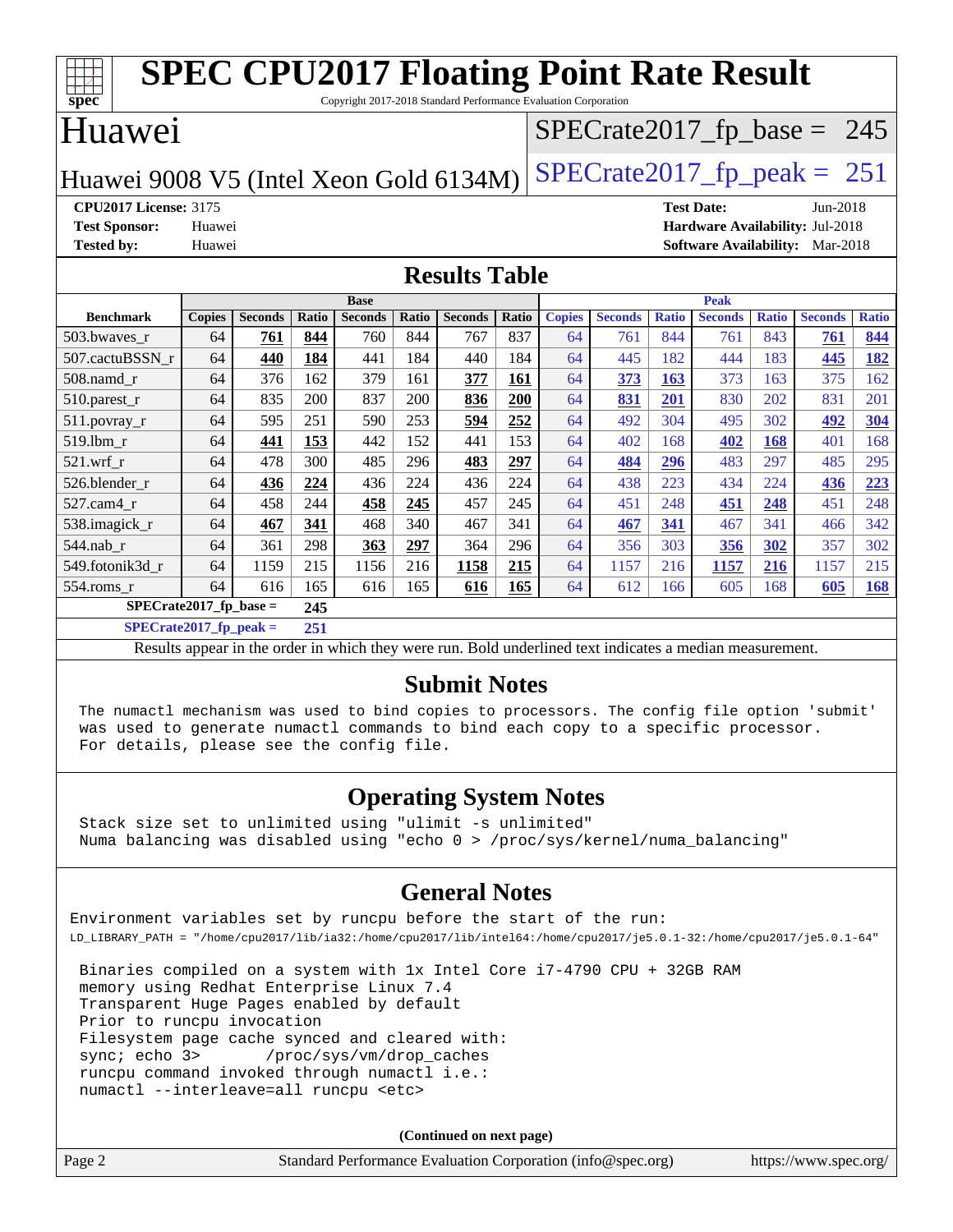#### **[spec](http://www.spec.org/) [SPEC CPU2017 Floating Point Rate Result](http://www.spec.org/auto/cpu2017/Docs/result-fields.html#SPECCPU2017FloatingPointRateResult)** Copyright 2017-2018 Standard Performance Evaluation Corporation Huawei Huawei 9008 V5 (Intel Xeon Gold 6134M)  $SPECrate2017_f$  peak = 251  $SPECTate2017_fp\_base = 245$ **[CPU2017 License:](http://www.spec.org/auto/cpu2017/Docs/result-fields.html#CPU2017License)** 3175 **[Test Date:](http://www.spec.org/auto/cpu2017/Docs/result-fields.html#TestDate)** Jun-2018 **[Test Sponsor:](http://www.spec.org/auto/cpu2017/Docs/result-fields.html#TestSponsor)** Huawei **[Hardware Availability:](http://www.spec.org/auto/cpu2017/Docs/result-fields.html#HardwareAvailability)** Jul-2018 **[Tested by:](http://www.spec.org/auto/cpu2017/Docs/result-fields.html#Testedby)** Huawei **[Software Availability:](http://www.spec.org/auto/cpu2017/Docs/result-fields.html#SoftwareAvailability)** Mar-2018

#### **[General Notes \(Continued\)](http://www.spec.org/auto/cpu2017/Docs/result-fields.html#GeneralNotes)**

Yes: The test sponsor attests, as of date of publication, that CVE-2017-5754 (Meltdown) is mitigated in the system as tested and documented. Yes: The test sponsor attests, as of date of publication, that CVE-2017-5753 (Spectre variant 1) is mitigated in the system as tested and documented. Yes: The test sponsor attests, as of date of publication, that CVE-2017-5715 (Spectre variant 2) is mitigated in the system as tested and documented.

#### **[Platform Notes](http://www.spec.org/auto/cpu2017/Docs/result-fields.html#PlatformNotes)**

Page 3 Standard Performance Evaluation Corporation [\(info@spec.org\)](mailto:info@spec.org) <https://www.spec.org/> BIOS configuration: Sub NUMA Cluster (SNC) set to enabled IMC (Integrated memory controller) Interleaving set to 1 way interleave Xtended Prediction Table (XPT) Prefetch set to Enable Memory Patrol Scrub set to Disable Last Level Cache (LLC) Prefetch set to Disable Sysinfo program /home/cpu2017/bin/sysinfo Rev: r5797 of 2017-06-14 96c45e4568ad54c135fd618bcc091c0f running on linux-0mnb Sun Aug 19 02:24:03 2018 SUT (System Under Test) info as seen by some common utilities. For more information on this section, see <https://www.spec.org/cpu2017/Docs/config.html#sysinfo> From /proc/cpuinfo model name : Intel(R) Xeon(R) Gold 6134M CPU @ 3.20GHz 4 "physical id"s (chips) 64 "processors" cores, siblings (Caution: counting these is hw and system dependent. The following excerpts from /proc/cpuinfo might not be reliable. Use with caution.) cpu cores : 8 siblings : 16 physical 0: cores 0 2 3 9 16 19 26 27 physical 1: cores 0 2 3 9 16 19 26 27 physical 2: cores 0 2 3 9 16 19 26 27 physical 3: cores 0 2 3 9 16 19 26 27 From lscpu: Architecture: x86\_64 CPU op-mode(s): 32-bit, 64-bit Little Endian  $CPU(s):$  64 On-line CPU(s) list: 0-63 Thread(s) per core: 2 Core(s) per socket: 8 Socket(s): 4 **(Continued on next page)**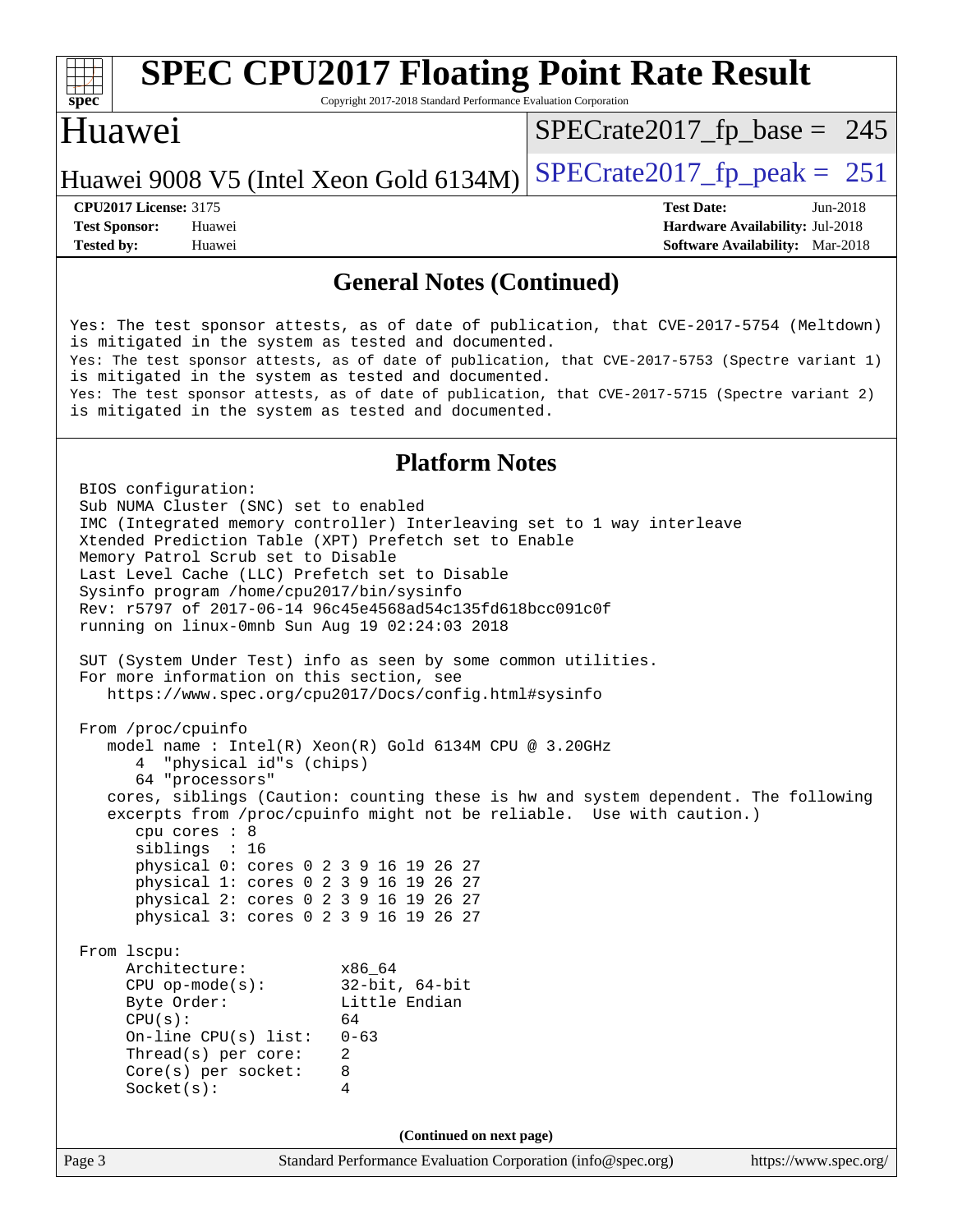

Copyright 2017-2018 Standard Performance Evaluation Corporation

### Huawei

[SPECrate2017\\_fp\\_base =](http://www.spec.org/auto/cpu2017/Docs/result-fields.html#SPECrate2017fpbase) 245

# Huawei 9008 V5 (Intel Xeon Gold 6134M) SPECrate  $2017$  fp peak = 251

**[Tested by:](http://www.spec.org/auto/cpu2017/Docs/result-fields.html#Testedby)** Huawei **[Software Availability:](http://www.spec.org/auto/cpu2017/Docs/result-fields.html#SoftwareAvailability)** Mar-2018

**[CPU2017 License:](http://www.spec.org/auto/cpu2017/Docs/result-fields.html#CPU2017License)** 3175 **[Test Date:](http://www.spec.org/auto/cpu2017/Docs/result-fields.html#TestDate)** Jun-2018 **[Test Sponsor:](http://www.spec.org/auto/cpu2017/Docs/result-fields.html#TestSponsor)** Huawei **[Hardware Availability:](http://www.spec.org/auto/cpu2017/Docs/result-fields.html#HardwareAvailability)** Jul-2018

#### **[Platform Notes \(Continued\)](http://www.spec.org/auto/cpu2017/Docs/result-fields.html#PlatformNotes)**

| NUMA $node(s):$                    | 8                                                                                    |
|------------------------------------|--------------------------------------------------------------------------------------|
| Vendor ID:                         | GenuineIntel                                                                         |
| CPU family:                        | 6                                                                                    |
| Model:                             | 85                                                                                   |
| Model name:                        | $Intel(R) Xeon(R) Gold 6134M CPU @ 3.20GHz$                                          |
| Stepping:                          | 4                                                                                    |
| CPU MHz:                           | 3201.000                                                                             |
| CPU max MHz:                       | 3201.0000                                                                            |
| CPU min MHz:                       | 1200.0000                                                                            |
| BogoMIPS:                          | 6399.93                                                                              |
| Virtualization:                    | VT-x                                                                                 |
| Lld cache:                         | 32K                                                                                  |
| Lli cache:                         | 32K                                                                                  |
| $L2$ cache:                        | 1024K                                                                                |
| L3 cache:                          | 25344K                                                                               |
| NUMA $node0$ $CPU(s)$ :            | 0, 1, 3, 4, 32, 33, 35, 36                                                           |
| NUMA nodel $CPU(s):$               | $2, 5 - 7, 34, 37 - 39$                                                              |
| NUMA $node2$ $CPU(s):$             | 8, 9, 11, 12, 40, 41, 43, 44                                                         |
| NUMA node3 CPU(s):                 | $10, 13 - 15, 42, 45 - 47$                                                           |
| NUMA $node4$ $CPU(s):$             | 16, 17, 19, 20, 48, 49, 51, 52                                                       |
| NUMA node5 CPU(s):                 | $18, 21 - 23, 50, 53 - 55$                                                           |
| NUMA node6 CPU(s):                 | 24, 25, 27, 28, 56, 57, 59, 60                                                       |
| NUMA node7 CPU(s):                 | $26, 29 - 31, 58, 61 - 63$                                                           |
| Flaqs:                             | fpu vme de pse tsc msr pae mce cx8 apic sep mtrr pge mca cmov                        |
|                                    | pat pse36 clflush dts acpi mmx fxsr sse sse2 ss ht tm pbe syscall nx pdpelgb rdtscp  |
|                                    | lm constant_tsc art arch_perfmon pebs bts rep_good nopl xtopology nonstop_tsc        |
|                                    | aperfmperf eagerfpu pni pclmulqdq dtes64 ds_cpl vmx smx est tm2 ssse3 sdbg fma cx16  |
|                                    | xtpr pdcm pcid dca sse4_1 sse4_2 x2apic movbe popcnt tsc_deadline_timer aes xsave    |
|                                    | avx f16c rdrand lahf_lm abm 3dnowprefetch ida arat epb invpcid_single pln pts dtherm |
|                                    | intel_pt rsb_ctxsw spec_ctrl stibp retpoline kaiser tpr_shadow vnmi flexpriority ept |
|                                    | vpid fsgsbase tsc_adjust bmil hle avx2 smep bmi2 erms invpcid rtm cqm mpx avx512f    |
|                                    | avx512dq rdseed adx smap clflushopt clwb avx512cd avx512bw avx512vl xsaveopt xsavec  |
| xgetbv1 cqm_llc cqm_occup_llc      |                                                                                      |
|                                    |                                                                                      |
| /proc/cpuinfo cache data           |                                                                                      |
| cache size $: 25344$ KB            |                                                                                      |
|                                    |                                                                                      |
|                                    | From numactl --hardware WARNING: a numactl 'node' might or might not correspond to a |
| physical chip.                     |                                                                                      |
| $available: 8 nodes (0-7)$         |                                                                                      |
| node 0 cpus: 0 1 3 4 32 33 35 36   |                                                                                      |
| node 0 size: 95020 MB              |                                                                                      |
| node 0 free: 93605 MB              |                                                                                      |
| node 1 cpus: 2 5 6 7 34 37 38 39   |                                                                                      |
| node 1 size: 96756 MB              |                                                                                      |
| node 1 free: 96149 MB              |                                                                                      |
| node 2 cpus: 8 9 11 12 40 41 43 44 |                                                                                      |
|                                    |                                                                                      |
|                                    | (Continued on next page)                                                             |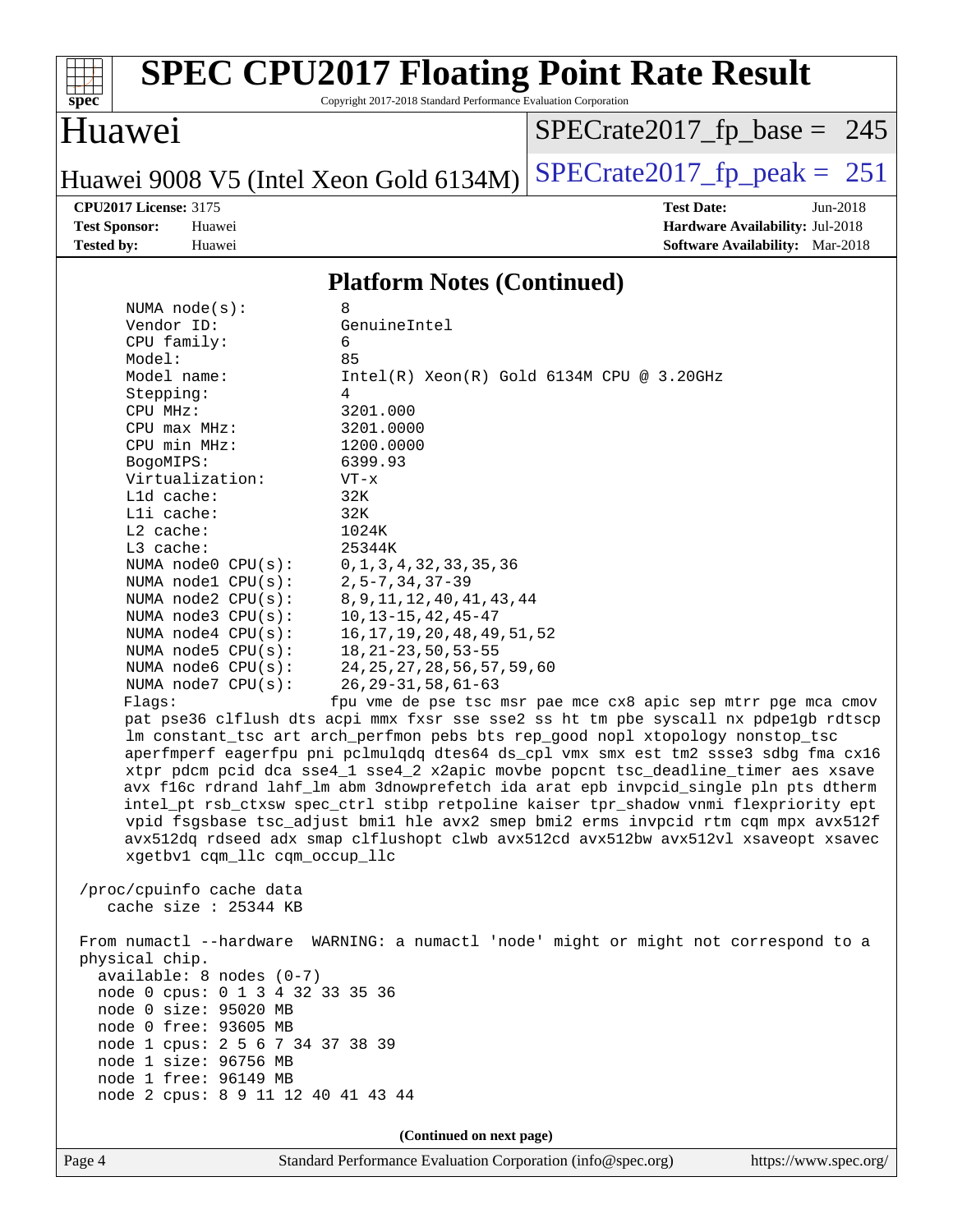

**(Continued on next page)**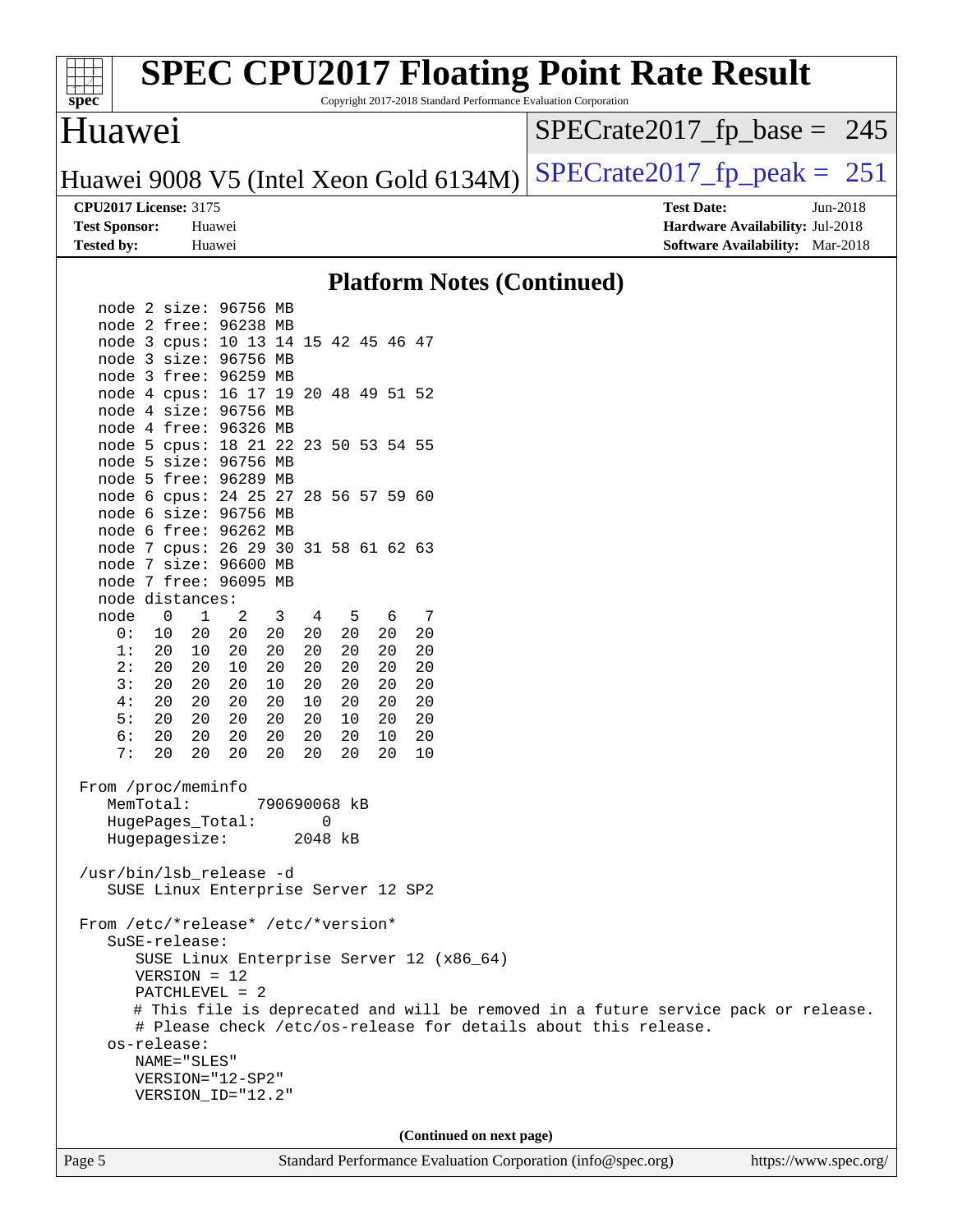| s<br>D<br>æ<br>Ľ |  |  |  |  |  |  |
|------------------|--|--|--|--|--|--|

Copyright 2017-2018 Standard Performance Evaluation Corporation

### Huawei

[SPECrate2017\\_fp\\_base =](http://www.spec.org/auto/cpu2017/Docs/result-fields.html#SPECrate2017fpbase) 245

Huawei 9008 V5 (Intel Xeon Gold 6134M)  $SPECrate2017_f$  peak = 251

**[CPU2017 License:](http://www.spec.org/auto/cpu2017/Docs/result-fields.html#CPU2017License)** 3175 **[Test Date:](http://www.spec.org/auto/cpu2017/Docs/result-fields.html#TestDate)** Jun-2018 **[Test Sponsor:](http://www.spec.org/auto/cpu2017/Docs/result-fields.html#TestSponsor)** Huawei **[Hardware Availability:](http://www.spec.org/auto/cpu2017/Docs/result-fields.html#HardwareAvailability)** Jul-2018 **[Tested by:](http://www.spec.org/auto/cpu2017/Docs/result-fields.html#Testedby)** Huawei **[Software Availability:](http://www.spec.org/auto/cpu2017/Docs/result-fields.html#SoftwareAvailability)** Mar-2018

#### **[Platform Notes \(Continued\)](http://www.spec.org/auto/cpu2017/Docs/result-fields.html#PlatformNotes)**

 PRETTY\_NAME="SUSE Linux Enterprise Server 12 SP2" ID="sles" ANSI\_COLOR="0;32" CPE\_NAME="cpe:/o:suse:sles:12:sp2" uname -a: Linux linux-0mnb 4.4.120-92.70-default #1 SMP Wed Mar 14 15:59:43 UTC 2018 (52a83de) x86\_64 x86\_64 x86\_64 GNU/Linux run-level 5 Aug 17 22:38 SPEC is set to: /home/cpu2017 Filesystem Type Size Used Avail Use% Mounted on /dev/sda4 btrfs 1.5T 23G 1.5T 2% /home Additional information from dmidecode follows. WARNING: Use caution when you interpret this section. The 'dmidecode' program reads system data which is "intended to allow hardware to be accurately determined", but the intent may not be met, as there are frequent changes to hardware, firmware, and the "DMTF SMBIOS" standard. BIOS INSYDE Corp. 8.92 05/02/2018 Memory: 72x NO DIMM NO DIMM 24x Samsung M393A4K40BB2-CTD 32 GB 2 rank 2666 (End of data from sysinfo program)

#### **[Compiler Version Notes](http://www.spec.org/auto/cpu2017/Docs/result-fields.html#CompilerVersionNotes)**

| Page 6 | Standard Performance Evaluation Corporation (info@spec.org)<br>https://www.spec.org/         |
|--------|----------------------------------------------------------------------------------------------|
|        | (Continued on next page)                                                                     |
|        | icpc (ICC) 18.0.0 20170811                                                                   |
|        | CXXC 508. namd $r(base)$ 510. parest $r(base)$                                               |
|        | icc (ICC) 18.0.0 20170811<br>Copyright (C) 1985-2017 Intel Corporation. All rights reserved. |
| CC     | 519.1bm $r(\text{peak})$ 544.nab $r(\text{peak})$                                            |
|        | icc (ICC) 18.0.0 20170811<br>Copyright (C) 1985-2017 Intel Corporation. All rights reserved. |
| CC.    | 519.1bm_r(base) 538.imagick_r(base, peak) 544.nab_r(base)                                    |
|        |                                                                                              |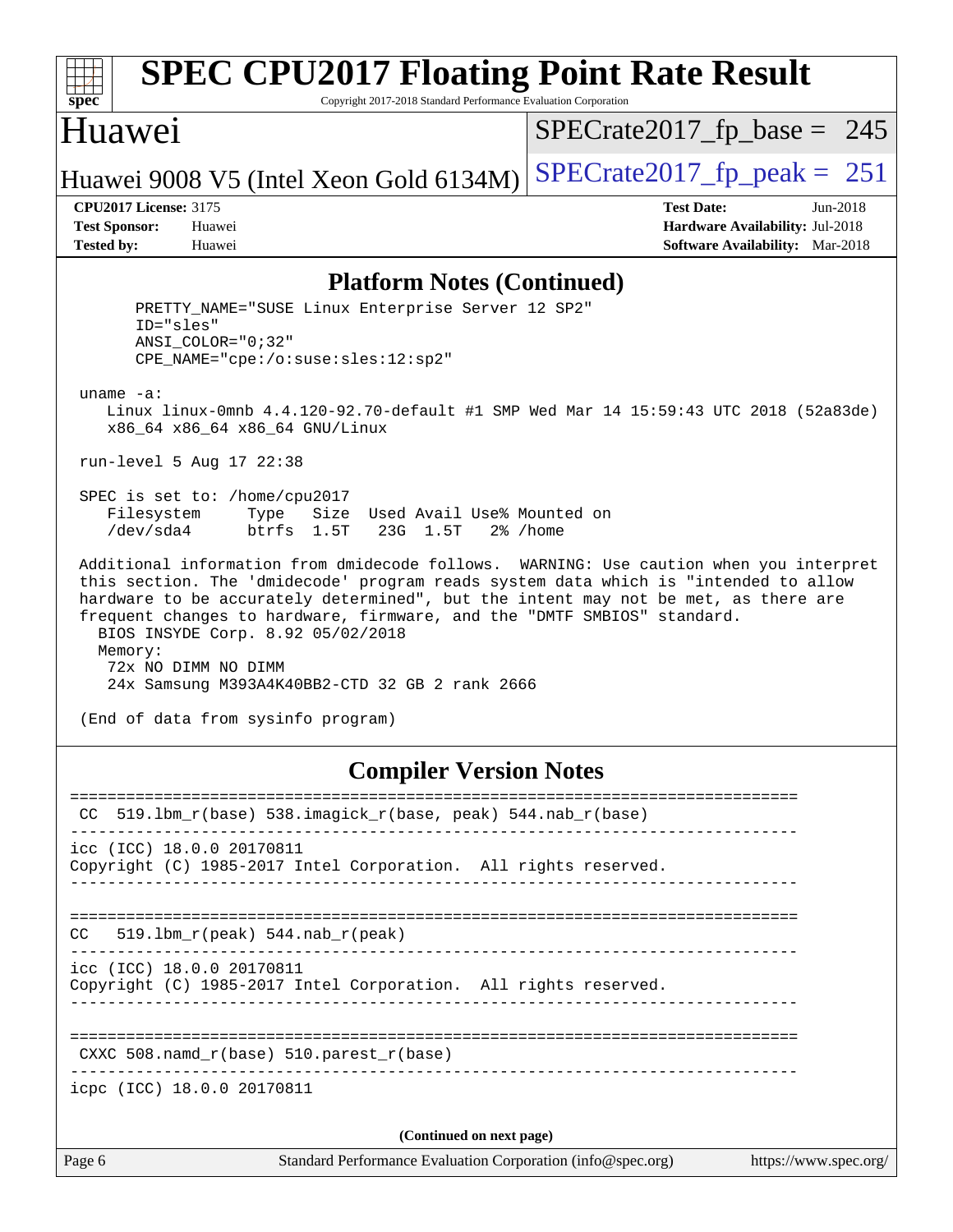| spe<br>Ľ |  |  |  |  |  |
|----------|--|--|--|--|--|

Copyright 2017-2018 Standard Performance Evaluation Corporation

## Huawei

[SPECrate2017\\_fp\\_base =](http://www.spec.org/auto/cpu2017/Docs/result-fields.html#SPECrate2017fpbase) 245

Huawei 9008 V5 (Intel Xeon Gold 6134M) SPECrate  $2017$  fp peak = 251

**[CPU2017 License:](http://www.spec.org/auto/cpu2017/Docs/result-fields.html#CPU2017License)** 3175 **[Test Date:](http://www.spec.org/auto/cpu2017/Docs/result-fields.html#TestDate)** Jun-2018 **[Test Sponsor:](http://www.spec.org/auto/cpu2017/Docs/result-fields.html#TestSponsor)** Huawei **[Hardware Availability:](http://www.spec.org/auto/cpu2017/Docs/result-fields.html#HardwareAvailability)** Jul-2018 **[Tested by:](http://www.spec.org/auto/cpu2017/Docs/result-fields.html#Testedby)** Huawei **[Software Availability:](http://www.spec.org/auto/cpu2017/Docs/result-fields.html#SoftwareAvailability)** Mar-2018

#### **[Compiler Version Notes \(Continued\)](http://www.spec.org/auto/cpu2017/Docs/result-fields.html#CompilerVersionNotes)**

| Copyright (C) 1985-2017 Intel Corporation. All rights reserved.                                                            |                          |  |
|----------------------------------------------------------------------------------------------------------------------------|--------------------------|--|
| CXXC 508.namd_r(peak) 510.parest_r(peak)                                                                                   |                          |  |
| icpc (ICC) 18.0.0 20170811<br>Copyright (C) 1985-2017 Intel Corporation. All rights reserved.                              |                          |  |
| CC 511.povray_r(base) 526.blender_r(base)                                                                                  |                          |  |
| icpc (ICC) 18.0.0 20170811<br>Copyright (C) 1985-2017 Intel Corporation. All rights reserved.<br>icc (ICC) 18.0.0 20170811 |                          |  |
| Copyright (C) 1985-2017 Intel Corporation. All rights reserved.                                                            |                          |  |
| 511.povray_r(peak) 526.blender_r(peak)<br>CC                                                                               |                          |  |
| icpc (ICC) 18.0.0 20170811<br>Copyright (C) 1985-2017 Intel Corporation. All rights reserved.<br>icc (ICC) 18.0.0 20170811 |                          |  |
| Copyright (C) 1985-2017 Intel Corporation. All rights reserved.                                                            |                          |  |
| FC 507.cactuBSSN r(base)                                                                                                   |                          |  |
| icpc (ICC) 18.0.0 20170811<br>Copyright (C) 1985-2017 Intel Corporation. All rights reserved.<br>icc (ICC) 18.0.0 20170811 |                          |  |
| Copyright (C) 1985-2017 Intel Corporation. All rights reserved.<br>ifort (IFORT) 18.0.0 20170811                           |                          |  |
| Copyright (C) 1985-2017 Intel Corporation. All rights reserved.                                                            |                          |  |
| FC<br>507.cactuBSSN_r(peak)                                                                                                |                          |  |
| icpc (ICC) 18.0.0 20170811<br>Copyright (C) 1985-2017 Intel Corporation. All rights reserved.<br>icc (ICC) 18.0.0 20170811 |                          |  |
| Copyright (C) 1985-2017 Intel Corporation. All rights reserved.<br>ifort (IFORT) 18.0.0 20170811                           |                          |  |
|                                                                                                                            | (Continued on next page) |  |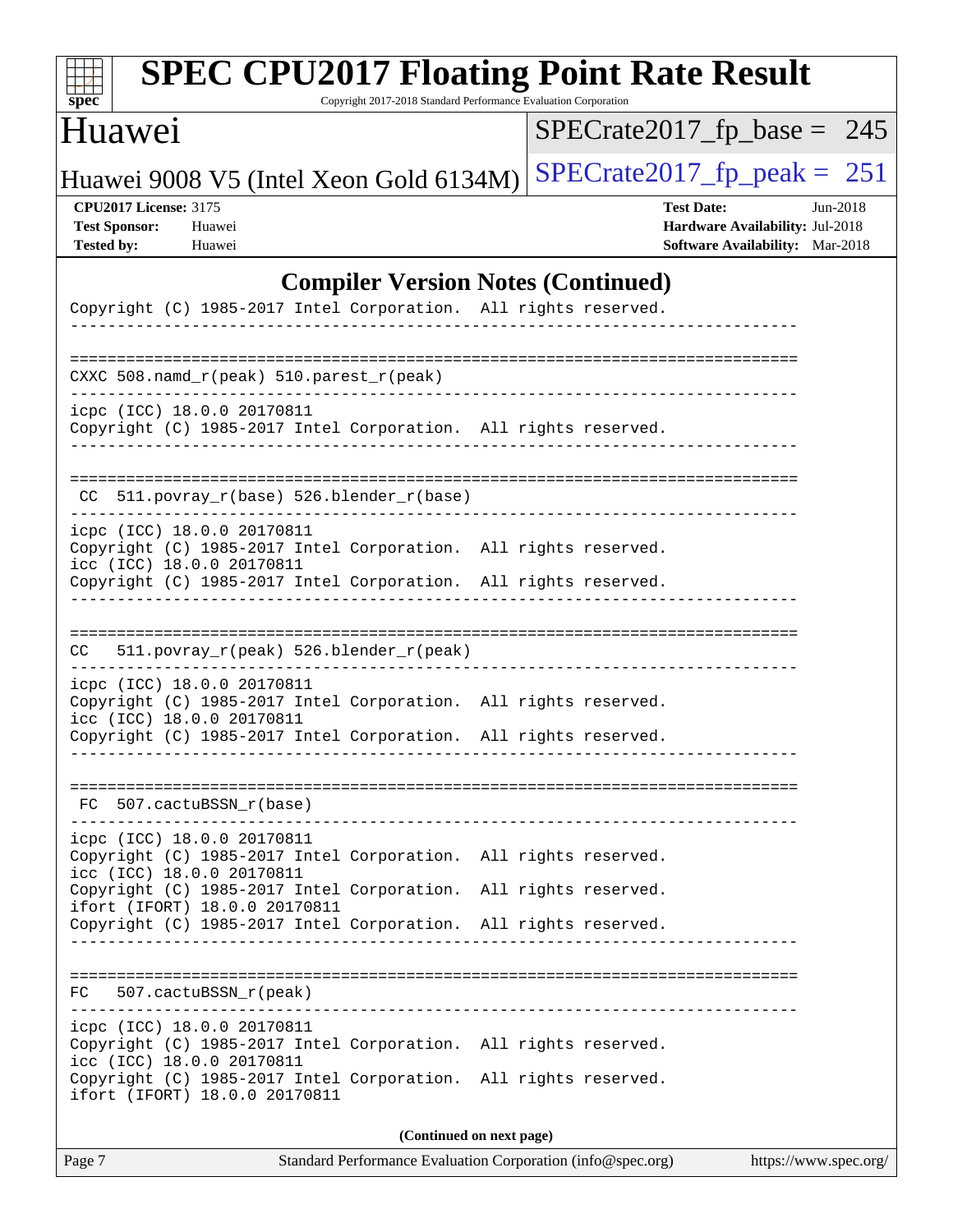| Huawei                                                                                                                                                                                           |                                    | $SPECrate2017_fp\_base = 245$                                                                                |
|--------------------------------------------------------------------------------------------------------------------------------------------------------------------------------------------------|------------------------------------|--------------------------------------------------------------------------------------------------------------|
| Huawei 9008 V5 (Intel Xeon Gold 6134M)                                                                                                                                                           |                                    | $SPECrate2017_fp\_peak = 251$                                                                                |
| <b>CPU2017 License: 3175</b><br><b>Test Sponsor:</b><br>Huawei<br><b>Tested by:</b><br>Huawei                                                                                                    |                                    | <b>Test Date:</b><br>$Jun-2018$<br>Hardware Availability: Jul-2018<br><b>Software Availability:</b> Mar-2018 |
| <b>Compiler Version Notes (Continued)</b>                                                                                                                                                        |                                    |                                                                                                              |
| Copyright (C) 1985-2017 Intel Corporation. All rights reserved.                                                                                                                                  |                                    |                                                                                                              |
| 503.bwaves_r(base, peak) 549.fotonik3d_r(base, peak) 554.roms_r(base)<br>FC.                                                                                                                     |                                    |                                                                                                              |
| ifort (IFORT) 18.0.0 20170811<br>Copyright (C) 1985-2017 Intel Corporation. All rights reserved.                                                                                                 |                                    |                                                                                                              |
| 554.roms r(peak)<br>FC.                                                                                                                                                                          | ---------------------------------- |                                                                                                              |
| ifort (IFORT) 18.0.0 20170811<br>Copyright (C) 1985-2017 Intel Corporation. All rights reserved.                                                                                                 |                                    |                                                                                                              |
| CC.                                                                                                                                                                                              |                                    |                                                                                                              |
| ifort (IFORT) 18.0.0 20170811<br>Copyright (C) 1985-2017 Intel Corporation. All rights reserved.<br>icc (ICC) 18.0.0 20170811<br>Copyright (C) 1985-2017 Intel Corporation. All rights reserved. |                                    |                                                                                                              |
| $521.wrf_r(peak) 527.cam4_r(peak)$<br>CC                                                                                                                                                         |                                    |                                                                                                              |
| ifort (IFORT) 18.0.0 20170811<br>Copyright (C) 1985-2017 Intel Corporation. All rights reserved.<br>icc (ICC) 18.0.0 20170811                                                                    |                                    |                                                                                                              |

## **[Base Compiler Invocation](http://www.spec.org/auto/cpu2017/Docs/result-fields.html#BaseCompilerInvocation)**

| C benchmarks: |  |
|---------------|--|
|---------------|--|

[icc](http://www.spec.org/cpu2017/results/res2018q4/cpu2017-20181017-09256.flags.html#user_CCbase_intel_icc_18.0_66fc1ee009f7361af1fbd72ca7dcefbb700085f36577c54f309893dd4ec40d12360134090235512931783d35fd58c0460139e722d5067c5574d8eaf2b3e37e92)

[C++ benchmarks:](http://www.spec.org/auto/cpu2017/Docs/result-fields.html#CXXbenchmarks) [icpc](http://www.spec.org/cpu2017/results/res2018q4/cpu2017-20181017-09256.flags.html#user_CXXbase_intel_icpc_18.0_c510b6838c7f56d33e37e94d029a35b4a7bccf4766a728ee175e80a419847e808290a9b78be685c44ab727ea267ec2f070ec5dc83b407c0218cded6866a35d07)

[Fortran benchmarks](http://www.spec.org/auto/cpu2017/Docs/result-fields.html#Fortranbenchmarks): [ifort](http://www.spec.org/cpu2017/results/res2018q4/cpu2017-20181017-09256.flags.html#user_FCbase_intel_ifort_18.0_8111460550e3ca792625aed983ce982f94888b8b503583aa7ba2b8303487b4d8a21a13e7191a45c5fd58ff318f48f9492884d4413fa793fd88dd292cad7027ca)

**(Continued on next page)**

Page 8 Standard Performance Evaluation Corporation [\(info@spec.org\)](mailto:info@spec.org) <https://www.spec.org/>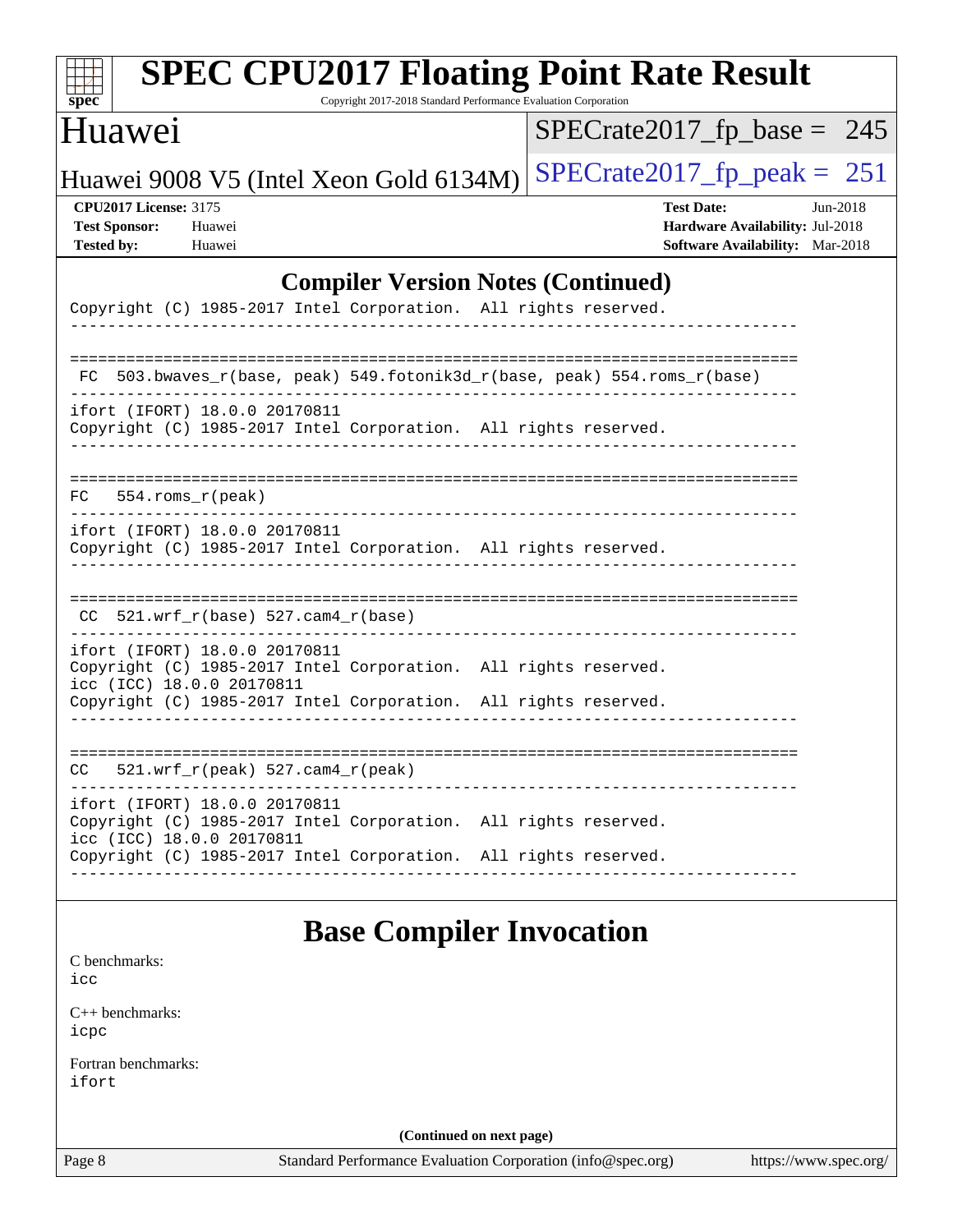

Copyright 2017-2018 Standard Performance Evaluation Corporation

### Huawei

 $SPECTate2017_fp\_base = 245$ 

Huawei 9008 V5 (Intel Xeon Gold 6134M)  $SPECrate2017_f$  peak = 251

**[CPU2017 License:](http://www.spec.org/auto/cpu2017/Docs/result-fields.html#CPU2017License)** 3175 **[Test Date:](http://www.spec.org/auto/cpu2017/Docs/result-fields.html#TestDate)** Jun-2018 **[Test Sponsor:](http://www.spec.org/auto/cpu2017/Docs/result-fields.html#TestSponsor)** Huawei **[Hardware Availability:](http://www.spec.org/auto/cpu2017/Docs/result-fields.html#HardwareAvailability)** Jul-2018 **[Tested by:](http://www.spec.org/auto/cpu2017/Docs/result-fields.html#Testedby)** Huawei **[Software Availability:](http://www.spec.org/auto/cpu2017/Docs/result-fields.html#SoftwareAvailability)** Mar-2018

## **[Base Compiler Invocation \(Continued\)](http://www.spec.org/auto/cpu2017/Docs/result-fields.html#BaseCompilerInvocation)**

[Benchmarks using both Fortran and C](http://www.spec.org/auto/cpu2017/Docs/result-fields.html#BenchmarksusingbothFortranandC): [ifort](http://www.spec.org/cpu2017/results/res2018q4/cpu2017-20181017-09256.flags.html#user_CC_FCbase_intel_ifort_18.0_8111460550e3ca792625aed983ce982f94888b8b503583aa7ba2b8303487b4d8a21a13e7191a45c5fd58ff318f48f9492884d4413fa793fd88dd292cad7027ca) [icc](http://www.spec.org/cpu2017/results/res2018q4/cpu2017-20181017-09256.flags.html#user_CC_FCbase_intel_icc_18.0_66fc1ee009f7361af1fbd72ca7dcefbb700085f36577c54f309893dd4ec40d12360134090235512931783d35fd58c0460139e722d5067c5574d8eaf2b3e37e92)

[Benchmarks using both C and C++](http://www.spec.org/auto/cpu2017/Docs/result-fields.html#BenchmarksusingbothCandCXX): [icpc](http://www.spec.org/cpu2017/results/res2018q4/cpu2017-20181017-09256.flags.html#user_CC_CXXbase_intel_icpc_18.0_c510b6838c7f56d33e37e94d029a35b4a7bccf4766a728ee175e80a419847e808290a9b78be685c44ab727ea267ec2f070ec5dc83b407c0218cded6866a35d07) [icc](http://www.spec.org/cpu2017/results/res2018q4/cpu2017-20181017-09256.flags.html#user_CC_CXXbase_intel_icc_18.0_66fc1ee009f7361af1fbd72ca7dcefbb700085f36577c54f309893dd4ec40d12360134090235512931783d35fd58c0460139e722d5067c5574d8eaf2b3e37e92)

[Benchmarks using Fortran, C, and C++:](http://www.spec.org/auto/cpu2017/Docs/result-fields.html#BenchmarksusingFortranCandCXX) [icpc](http://www.spec.org/cpu2017/results/res2018q4/cpu2017-20181017-09256.flags.html#user_CC_CXX_FCbase_intel_icpc_18.0_c510b6838c7f56d33e37e94d029a35b4a7bccf4766a728ee175e80a419847e808290a9b78be685c44ab727ea267ec2f070ec5dc83b407c0218cded6866a35d07) [icc](http://www.spec.org/cpu2017/results/res2018q4/cpu2017-20181017-09256.flags.html#user_CC_CXX_FCbase_intel_icc_18.0_66fc1ee009f7361af1fbd72ca7dcefbb700085f36577c54f309893dd4ec40d12360134090235512931783d35fd58c0460139e722d5067c5574d8eaf2b3e37e92) [ifort](http://www.spec.org/cpu2017/results/res2018q4/cpu2017-20181017-09256.flags.html#user_CC_CXX_FCbase_intel_ifort_18.0_8111460550e3ca792625aed983ce982f94888b8b503583aa7ba2b8303487b4d8a21a13e7191a45c5fd58ff318f48f9492884d4413fa793fd88dd292cad7027ca)

|  | <b>Base Portability Flags</b> |  |
|--|-------------------------------|--|
|--|-------------------------------|--|

 503.bwaves\_r: [-DSPEC\\_LP64](http://www.spec.org/cpu2017/results/res2018q4/cpu2017-20181017-09256.flags.html#suite_basePORTABILITY503_bwaves_r_DSPEC_LP64) 507.cactuBSSN\_r: [-DSPEC\\_LP64](http://www.spec.org/cpu2017/results/res2018q4/cpu2017-20181017-09256.flags.html#suite_basePORTABILITY507_cactuBSSN_r_DSPEC_LP64) 508.namd\_r: [-DSPEC\\_LP64](http://www.spec.org/cpu2017/results/res2018q4/cpu2017-20181017-09256.flags.html#suite_basePORTABILITY508_namd_r_DSPEC_LP64) 510.parest\_r: [-DSPEC\\_LP64](http://www.spec.org/cpu2017/results/res2018q4/cpu2017-20181017-09256.flags.html#suite_basePORTABILITY510_parest_r_DSPEC_LP64) 511.povray\_r: [-DSPEC\\_LP64](http://www.spec.org/cpu2017/results/res2018q4/cpu2017-20181017-09256.flags.html#suite_basePORTABILITY511_povray_r_DSPEC_LP64) 519.lbm\_r: [-DSPEC\\_LP64](http://www.spec.org/cpu2017/results/res2018q4/cpu2017-20181017-09256.flags.html#suite_basePORTABILITY519_lbm_r_DSPEC_LP64) 521.wrf\_r: [-DSPEC\\_LP64](http://www.spec.org/cpu2017/results/res2018q4/cpu2017-20181017-09256.flags.html#suite_basePORTABILITY521_wrf_r_DSPEC_LP64) [-DSPEC\\_CASE\\_FLAG](http://www.spec.org/cpu2017/results/res2018q4/cpu2017-20181017-09256.flags.html#b521.wrf_r_baseCPORTABILITY_DSPEC_CASE_FLAG) [-convert big\\_endian](http://www.spec.org/cpu2017/results/res2018q4/cpu2017-20181017-09256.flags.html#user_baseFPORTABILITY521_wrf_r_convert_big_endian_c3194028bc08c63ac5d04de18c48ce6d347e4e562e8892b8bdbdc0214820426deb8554edfa529a3fb25a586e65a3d812c835984020483e7e73212c4d31a38223) 526.blender\_r: [-DSPEC\\_LP64](http://www.spec.org/cpu2017/results/res2018q4/cpu2017-20181017-09256.flags.html#suite_basePORTABILITY526_blender_r_DSPEC_LP64) [-DSPEC\\_LINUX](http://www.spec.org/cpu2017/results/res2018q4/cpu2017-20181017-09256.flags.html#b526.blender_r_baseCPORTABILITY_DSPEC_LINUX) [-funsigned-char](http://www.spec.org/cpu2017/results/res2018q4/cpu2017-20181017-09256.flags.html#user_baseCPORTABILITY526_blender_r_force_uchar_40c60f00ab013830e2dd6774aeded3ff59883ba5a1fc5fc14077f794d777847726e2a5858cbc7672e36e1b067e7e5c1d9a74f7176df07886a243d7cc18edfe67) 527.cam4\_r: [-DSPEC\\_LP64](http://www.spec.org/cpu2017/results/res2018q4/cpu2017-20181017-09256.flags.html#suite_basePORTABILITY527_cam4_r_DSPEC_LP64) [-DSPEC\\_CASE\\_FLAG](http://www.spec.org/cpu2017/results/res2018q4/cpu2017-20181017-09256.flags.html#b527.cam4_r_baseCPORTABILITY_DSPEC_CASE_FLAG) 538.imagick\_r: [-DSPEC\\_LP64](http://www.spec.org/cpu2017/results/res2018q4/cpu2017-20181017-09256.flags.html#suite_basePORTABILITY538_imagick_r_DSPEC_LP64) 544.nab\_r: [-DSPEC\\_LP64](http://www.spec.org/cpu2017/results/res2018q4/cpu2017-20181017-09256.flags.html#suite_basePORTABILITY544_nab_r_DSPEC_LP64) 549.fotonik3d\_r: [-DSPEC\\_LP64](http://www.spec.org/cpu2017/results/res2018q4/cpu2017-20181017-09256.flags.html#suite_basePORTABILITY549_fotonik3d_r_DSPEC_LP64) 554.roms\_r: [-DSPEC\\_LP64](http://www.spec.org/cpu2017/results/res2018q4/cpu2017-20181017-09256.flags.html#suite_basePORTABILITY554_roms_r_DSPEC_LP64)

## **[Base Optimization Flags](http://www.spec.org/auto/cpu2017/Docs/result-fields.html#BaseOptimizationFlags)**

[C benchmarks](http://www.spec.org/auto/cpu2017/Docs/result-fields.html#Cbenchmarks): [-xCORE-AVX2](http://www.spec.org/cpu2017/results/res2018q4/cpu2017-20181017-09256.flags.html#user_CCbase_f-xCORE-AVX2) [-ipo](http://www.spec.org/cpu2017/results/res2018q4/cpu2017-20181017-09256.flags.html#user_CCbase_f-ipo) [-O3](http://www.spec.org/cpu2017/results/res2018q4/cpu2017-20181017-09256.flags.html#user_CCbase_f-O3) [-no-prec-div](http://www.spec.org/cpu2017/results/res2018q4/cpu2017-20181017-09256.flags.html#user_CCbase_f-no-prec-div) [-qopt-prefetch](http://www.spec.org/cpu2017/results/res2018q4/cpu2017-20181017-09256.flags.html#user_CCbase_f-qopt-prefetch) [-ffinite-math-only](http://www.spec.org/cpu2017/results/res2018q4/cpu2017-20181017-09256.flags.html#user_CCbase_f_finite_math_only_cb91587bd2077682c4b38af759c288ed7c732db004271a9512da14a4f8007909a5f1427ecbf1a0fb78ff2a814402c6114ac565ca162485bbcae155b5e4258871) [-qopt-mem-layout-trans=3](http://www.spec.org/cpu2017/results/res2018q4/cpu2017-20181017-09256.flags.html#user_CCbase_f-qopt-mem-layout-trans_de80db37974c74b1f0e20d883f0b675c88c3b01e9d123adea9b28688d64333345fb62bc4a798493513fdb68f60282f9a726aa07f478b2f7113531aecce732043) [C++ benchmarks:](http://www.spec.org/auto/cpu2017/Docs/result-fields.html#CXXbenchmarks) [-xCORE-AVX2](http://www.spec.org/cpu2017/results/res2018q4/cpu2017-20181017-09256.flags.html#user_CXXbase_f-xCORE-AVX2) [-ipo](http://www.spec.org/cpu2017/results/res2018q4/cpu2017-20181017-09256.flags.html#user_CXXbase_f-ipo) [-O3](http://www.spec.org/cpu2017/results/res2018q4/cpu2017-20181017-09256.flags.html#user_CXXbase_f-O3) [-no-prec-div](http://www.spec.org/cpu2017/results/res2018q4/cpu2017-20181017-09256.flags.html#user_CXXbase_f-no-prec-div) [-qopt-prefetch](http://www.spec.org/cpu2017/results/res2018q4/cpu2017-20181017-09256.flags.html#user_CXXbase_f-qopt-prefetch) [-ffinite-math-only](http://www.spec.org/cpu2017/results/res2018q4/cpu2017-20181017-09256.flags.html#user_CXXbase_f_finite_math_only_cb91587bd2077682c4b38af759c288ed7c732db004271a9512da14a4f8007909a5f1427ecbf1a0fb78ff2a814402c6114ac565ca162485bbcae155b5e4258871) [-qopt-mem-layout-trans=3](http://www.spec.org/cpu2017/results/res2018q4/cpu2017-20181017-09256.flags.html#user_CXXbase_f-qopt-mem-layout-trans_de80db37974c74b1f0e20d883f0b675c88c3b01e9d123adea9b28688d64333345fb62bc4a798493513fdb68f60282f9a726aa07f478b2f7113531aecce732043) [Fortran benchmarks](http://www.spec.org/auto/cpu2017/Docs/result-fields.html#Fortranbenchmarks): [-xCORE-AVX2](http://www.spec.org/cpu2017/results/res2018q4/cpu2017-20181017-09256.flags.html#user_FCbase_f-xCORE-AVX2) [-ipo](http://www.spec.org/cpu2017/results/res2018q4/cpu2017-20181017-09256.flags.html#user_FCbase_f-ipo) [-O3](http://www.spec.org/cpu2017/results/res2018q4/cpu2017-20181017-09256.flags.html#user_FCbase_f-O3) [-no-prec-div](http://www.spec.org/cpu2017/results/res2018q4/cpu2017-20181017-09256.flags.html#user_FCbase_f-no-prec-div) [-qopt-prefetch](http://www.spec.org/cpu2017/results/res2018q4/cpu2017-20181017-09256.flags.html#user_FCbase_f-qopt-prefetch) [-ffinite-math-only](http://www.spec.org/cpu2017/results/res2018q4/cpu2017-20181017-09256.flags.html#user_FCbase_f_finite_math_only_cb91587bd2077682c4b38af759c288ed7c732db004271a9512da14a4f8007909a5f1427ecbf1a0fb78ff2a814402c6114ac565ca162485bbcae155b5e4258871) [-qopt-mem-layout-trans=3](http://www.spec.org/cpu2017/results/res2018q4/cpu2017-20181017-09256.flags.html#user_FCbase_f-qopt-mem-layout-trans_de80db37974c74b1f0e20d883f0b675c88c3b01e9d123adea9b28688d64333345fb62bc4a798493513fdb68f60282f9a726aa07f478b2f7113531aecce732043) [-nostandard-realloc-lhs](http://www.spec.org/cpu2017/results/res2018q4/cpu2017-20181017-09256.flags.html#user_FCbase_f_2003_std_realloc_82b4557e90729c0f113870c07e44d33d6f5a304b4f63d4c15d2d0f1fab99f5daaed73bdb9275d9ae411527f28b936061aa8b9c8f2d63842963b95c9dd6426b8a) [-align array32byte](http://www.spec.org/cpu2017/results/res2018q4/cpu2017-20181017-09256.flags.html#user_FCbase_align_array32byte_b982fe038af199962ba9a80c053b8342c548c85b40b8e86eb3cc33dee0d7986a4af373ac2d51c3f7cf710a18d62fdce2948f201cd044323541f22fc0fffc51b6) [Benchmarks using both Fortran and C](http://www.spec.org/auto/cpu2017/Docs/result-fields.html#BenchmarksusingbothFortranandC): [-xCORE-AVX2](http://www.spec.org/cpu2017/results/res2018q4/cpu2017-20181017-09256.flags.html#user_CC_FCbase_f-xCORE-AVX2) [-ipo](http://www.spec.org/cpu2017/results/res2018q4/cpu2017-20181017-09256.flags.html#user_CC_FCbase_f-ipo) [-O3](http://www.spec.org/cpu2017/results/res2018q4/cpu2017-20181017-09256.flags.html#user_CC_FCbase_f-O3) [-no-prec-div](http://www.spec.org/cpu2017/results/res2018q4/cpu2017-20181017-09256.flags.html#user_CC_FCbase_f-no-prec-div) [-qopt-prefetch](http://www.spec.org/cpu2017/results/res2018q4/cpu2017-20181017-09256.flags.html#user_CC_FCbase_f-qopt-prefetch) [-ffinite-math-only](http://www.spec.org/cpu2017/results/res2018q4/cpu2017-20181017-09256.flags.html#user_CC_FCbase_f_finite_math_only_cb91587bd2077682c4b38af759c288ed7c732db004271a9512da14a4f8007909a5f1427ecbf1a0fb78ff2a814402c6114ac565ca162485bbcae155b5e4258871) [-qopt-mem-layout-trans=3](http://www.spec.org/cpu2017/results/res2018q4/cpu2017-20181017-09256.flags.html#user_CC_FCbase_f-qopt-mem-layout-trans_de80db37974c74b1f0e20d883f0b675c88c3b01e9d123adea9b28688d64333345fb62bc4a798493513fdb68f60282f9a726aa07f478b2f7113531aecce732043) [-nostandard-realloc-lhs](http://www.spec.org/cpu2017/results/res2018q4/cpu2017-20181017-09256.flags.html#user_CC_FCbase_f_2003_std_realloc_82b4557e90729c0f113870c07e44d33d6f5a304b4f63d4c15d2d0f1fab99f5daaed73bdb9275d9ae411527f28b936061aa8b9c8f2d63842963b95c9dd6426b8a) [-align array32byte](http://www.spec.org/cpu2017/results/res2018q4/cpu2017-20181017-09256.flags.html#user_CC_FCbase_align_array32byte_b982fe038af199962ba9a80c053b8342c548c85b40b8e86eb3cc33dee0d7986a4af373ac2d51c3f7cf710a18d62fdce2948f201cd044323541f22fc0fffc51b6) **(Continued on next page)**

|                | $($ continued on noire page)                                |                       |
|----------------|-------------------------------------------------------------|-----------------------|
| $\vert$ Page 9 | Standard Performance Evaluation Corporation (info@spec.org) | https://www.spec.org/ |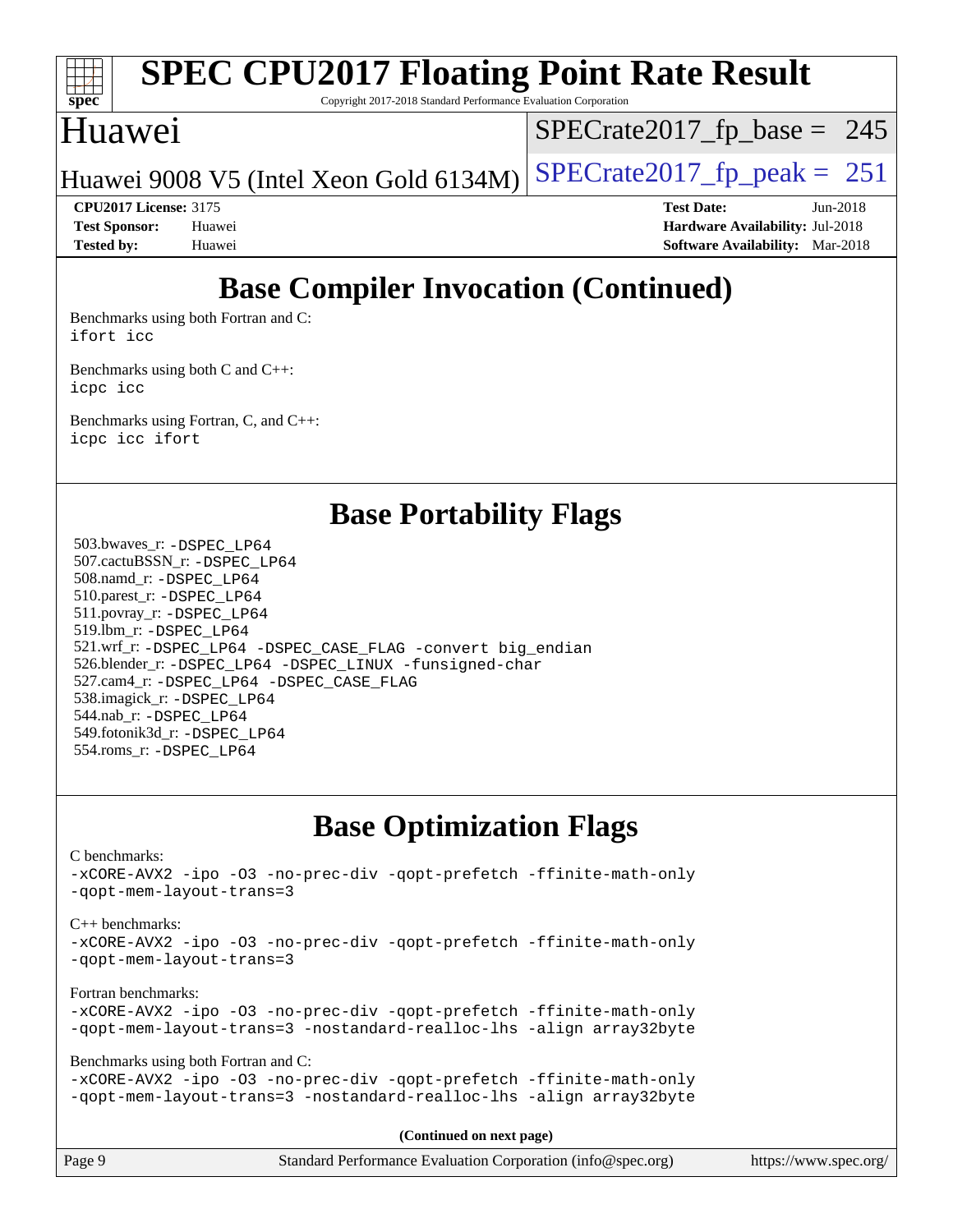| spec                                       |        | Copyright 2017-2018 Standard Performance Evaluation Corporation | <b>SPEC CPU2017 Floating Point Rate Result</b> |  |
|--------------------------------------------|--------|-----------------------------------------------------------------|------------------------------------------------|--|
| Huawei                                     |        |                                                                 | $SPECrate2017_fp\_base = 245$                  |  |
|                                            |        | Huawei 9008 V5 (Intel Xeon Gold 6134M)                          | $SPECrate2017_fp\_peak = 251$                  |  |
| <b>CPU2017 License: 3175</b>               |        |                                                                 | <b>Test Date:</b><br>Jun-2018                  |  |
| <b>Test Sponsor:</b>                       | Huawei |                                                                 | <b>Hardware Availability: Jul-2018</b>         |  |
| <b>Tested by:</b>                          | Huawei |                                                                 | <b>Software Availability:</b> Mar-2018         |  |
| <b>Base Optimization Flags (Continued)</b> |        |                                                                 |                                                |  |

[Benchmarks using both C and C++](http://www.spec.org/auto/cpu2017/Docs/result-fields.html#BenchmarksusingbothCandCXX): [-xCORE-AVX2](http://www.spec.org/cpu2017/results/res2018q4/cpu2017-20181017-09256.flags.html#user_CC_CXXbase_f-xCORE-AVX2) [-ipo](http://www.spec.org/cpu2017/results/res2018q4/cpu2017-20181017-09256.flags.html#user_CC_CXXbase_f-ipo) [-O3](http://www.spec.org/cpu2017/results/res2018q4/cpu2017-20181017-09256.flags.html#user_CC_CXXbase_f-O3) [-no-prec-div](http://www.spec.org/cpu2017/results/res2018q4/cpu2017-20181017-09256.flags.html#user_CC_CXXbase_f-no-prec-div) [-qopt-prefetch](http://www.spec.org/cpu2017/results/res2018q4/cpu2017-20181017-09256.flags.html#user_CC_CXXbase_f-qopt-prefetch) [-ffinite-math-only](http://www.spec.org/cpu2017/results/res2018q4/cpu2017-20181017-09256.flags.html#user_CC_CXXbase_f_finite_math_only_cb91587bd2077682c4b38af759c288ed7c732db004271a9512da14a4f8007909a5f1427ecbf1a0fb78ff2a814402c6114ac565ca162485bbcae155b5e4258871) [-qopt-mem-layout-trans=3](http://www.spec.org/cpu2017/results/res2018q4/cpu2017-20181017-09256.flags.html#user_CC_CXXbase_f-qopt-mem-layout-trans_de80db37974c74b1f0e20d883f0b675c88c3b01e9d123adea9b28688d64333345fb62bc4a798493513fdb68f60282f9a726aa07f478b2f7113531aecce732043)

[Benchmarks using Fortran, C, and C++:](http://www.spec.org/auto/cpu2017/Docs/result-fields.html#BenchmarksusingFortranCandCXX)

[-xCORE-AVX2](http://www.spec.org/cpu2017/results/res2018q4/cpu2017-20181017-09256.flags.html#user_CC_CXX_FCbase_f-xCORE-AVX2) [-ipo](http://www.spec.org/cpu2017/results/res2018q4/cpu2017-20181017-09256.flags.html#user_CC_CXX_FCbase_f-ipo) [-O3](http://www.spec.org/cpu2017/results/res2018q4/cpu2017-20181017-09256.flags.html#user_CC_CXX_FCbase_f-O3) [-no-prec-div](http://www.spec.org/cpu2017/results/res2018q4/cpu2017-20181017-09256.flags.html#user_CC_CXX_FCbase_f-no-prec-div) [-qopt-prefetch](http://www.spec.org/cpu2017/results/res2018q4/cpu2017-20181017-09256.flags.html#user_CC_CXX_FCbase_f-qopt-prefetch) [-ffinite-math-only](http://www.spec.org/cpu2017/results/res2018q4/cpu2017-20181017-09256.flags.html#user_CC_CXX_FCbase_f_finite_math_only_cb91587bd2077682c4b38af759c288ed7c732db004271a9512da14a4f8007909a5f1427ecbf1a0fb78ff2a814402c6114ac565ca162485bbcae155b5e4258871) [-qopt-mem-layout-trans=3](http://www.spec.org/cpu2017/results/res2018q4/cpu2017-20181017-09256.flags.html#user_CC_CXX_FCbase_f-qopt-mem-layout-trans_de80db37974c74b1f0e20d883f0b675c88c3b01e9d123adea9b28688d64333345fb62bc4a798493513fdb68f60282f9a726aa07f478b2f7113531aecce732043) [-nostandard-realloc-lhs](http://www.spec.org/cpu2017/results/res2018q4/cpu2017-20181017-09256.flags.html#user_CC_CXX_FCbase_f_2003_std_realloc_82b4557e90729c0f113870c07e44d33d6f5a304b4f63d4c15d2d0f1fab99f5daaed73bdb9275d9ae411527f28b936061aa8b9c8f2d63842963b95c9dd6426b8a) [-align array32byte](http://www.spec.org/cpu2017/results/res2018q4/cpu2017-20181017-09256.flags.html#user_CC_CXX_FCbase_align_array32byte_b982fe038af199962ba9a80c053b8342c548c85b40b8e86eb3cc33dee0d7986a4af373ac2d51c3f7cf710a18d62fdce2948f201cd044323541f22fc0fffc51b6)

## **[Base Other Flags](http://www.spec.org/auto/cpu2017/Docs/result-fields.html#BaseOtherFlags)**

[C benchmarks](http://www.spec.org/auto/cpu2017/Docs/result-fields.html#Cbenchmarks):  $-m64 - std= c11$  $-m64 - std= c11$ 

[C++ benchmarks:](http://www.spec.org/auto/cpu2017/Docs/result-fields.html#CXXbenchmarks) [-m64](http://www.spec.org/cpu2017/results/res2018q4/cpu2017-20181017-09256.flags.html#user_CXXbase_intel_intel64_18.0_af43caccfc8ded86e7699f2159af6efc7655f51387b94da716254467f3c01020a5059329e2569e4053f409e7c9202a7efc638f7a6d1ffb3f52dea4a3e31d82ab)

[Fortran benchmarks](http://www.spec.org/auto/cpu2017/Docs/result-fields.html#Fortranbenchmarks): [-m64](http://www.spec.org/cpu2017/results/res2018q4/cpu2017-20181017-09256.flags.html#user_FCbase_intel_intel64_18.0_af43caccfc8ded86e7699f2159af6efc7655f51387b94da716254467f3c01020a5059329e2569e4053f409e7c9202a7efc638f7a6d1ffb3f52dea4a3e31d82ab)

[Benchmarks using both Fortran and C](http://www.spec.org/auto/cpu2017/Docs/result-fields.html#BenchmarksusingbothFortranandC): [-m64](http://www.spec.org/cpu2017/results/res2018q4/cpu2017-20181017-09256.flags.html#user_CC_FCbase_intel_intel64_18.0_af43caccfc8ded86e7699f2159af6efc7655f51387b94da716254467f3c01020a5059329e2569e4053f409e7c9202a7efc638f7a6d1ffb3f52dea4a3e31d82ab) [-std=c11](http://www.spec.org/cpu2017/results/res2018q4/cpu2017-20181017-09256.flags.html#user_CC_FCbase_intel_compiler_c11_mode_0e1c27790398a4642dfca32ffe6c27b5796f9c2d2676156f2e42c9c44eaad0c049b1cdb667a270c34d979996257aeb8fc440bfb01818dbc9357bd9d174cb8524)

[Benchmarks using both C and C++](http://www.spec.org/auto/cpu2017/Docs/result-fields.html#BenchmarksusingbothCandCXX):  $-m64 - std = c11$  $-m64 - std = c11$ 

[Benchmarks using Fortran, C, and C++:](http://www.spec.org/auto/cpu2017/Docs/result-fields.html#BenchmarksusingFortranCandCXX)  $-m64 - std= c11$  $-m64 - std= c11$ 

## **[Peak Compiler Invocation](http://www.spec.org/auto/cpu2017/Docs/result-fields.html#PeakCompilerInvocation)**

[C benchmarks](http://www.spec.org/auto/cpu2017/Docs/result-fields.html#Cbenchmarks): [icc](http://www.spec.org/cpu2017/results/res2018q4/cpu2017-20181017-09256.flags.html#user_CCpeak_intel_icc_18.0_66fc1ee009f7361af1fbd72ca7dcefbb700085f36577c54f309893dd4ec40d12360134090235512931783d35fd58c0460139e722d5067c5574d8eaf2b3e37e92)

[C++ benchmarks:](http://www.spec.org/auto/cpu2017/Docs/result-fields.html#CXXbenchmarks) [icpc](http://www.spec.org/cpu2017/results/res2018q4/cpu2017-20181017-09256.flags.html#user_CXXpeak_intel_icpc_18.0_c510b6838c7f56d33e37e94d029a35b4a7bccf4766a728ee175e80a419847e808290a9b78be685c44ab727ea267ec2f070ec5dc83b407c0218cded6866a35d07)

[Fortran benchmarks](http://www.spec.org/auto/cpu2017/Docs/result-fields.html#Fortranbenchmarks): [ifort](http://www.spec.org/cpu2017/results/res2018q4/cpu2017-20181017-09256.flags.html#user_FCpeak_intel_ifort_18.0_8111460550e3ca792625aed983ce982f94888b8b503583aa7ba2b8303487b4d8a21a13e7191a45c5fd58ff318f48f9492884d4413fa793fd88dd292cad7027ca)

**(Continued on next page)**

Page 10 Standard Performance Evaluation Corporation [\(info@spec.org\)](mailto:info@spec.org) <https://www.spec.org/>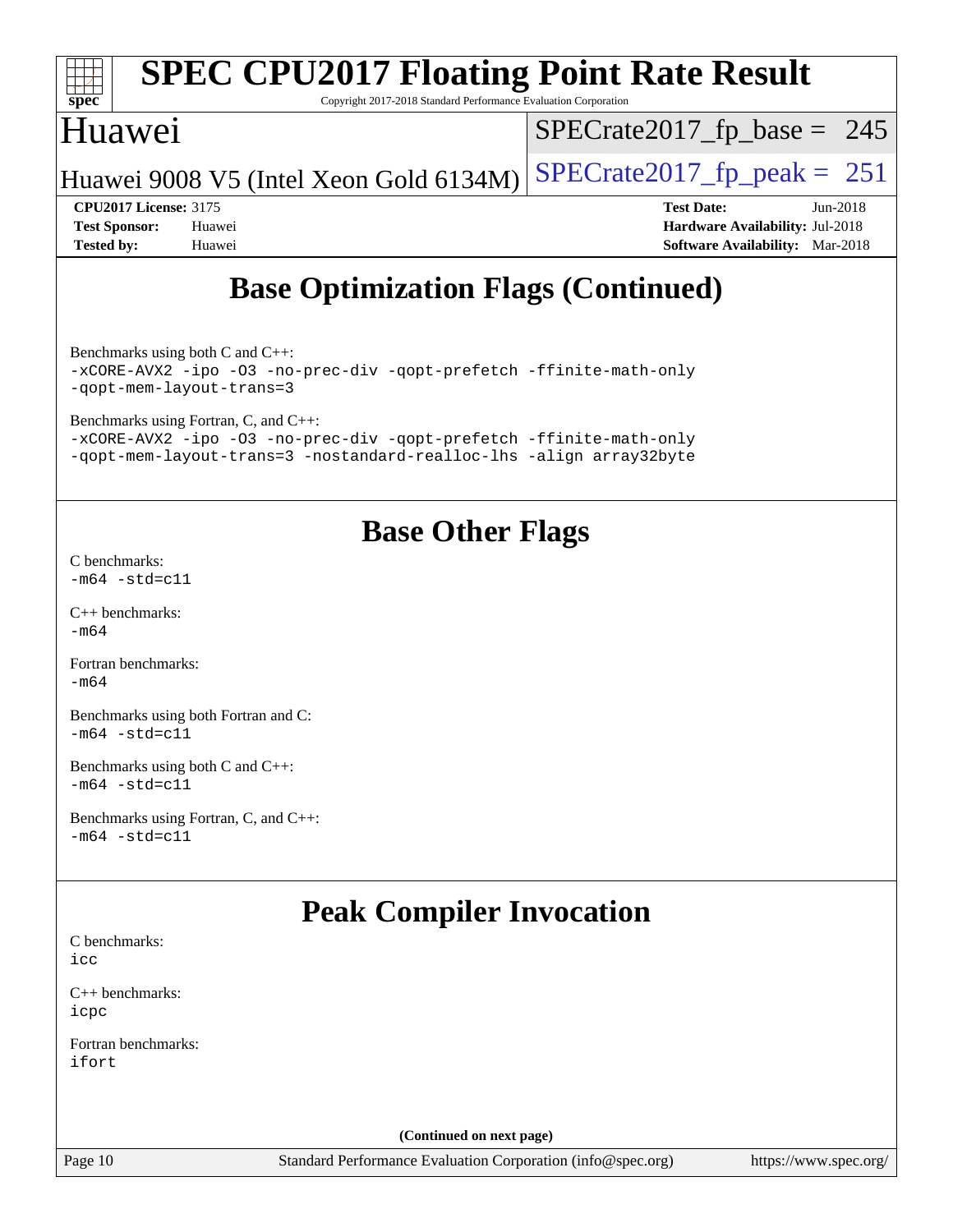

Copyright 2017-2018 Standard Performance Evaluation Corporation

### Huawei

 $SPECTate2017_fp\_base = 245$ 

Huawei 9008 V5 (Intel Xeon Gold 6134M)  $SPECrate2017_f$  peak = 251

**[CPU2017 License:](http://www.spec.org/auto/cpu2017/Docs/result-fields.html#CPU2017License)** 3175 **[Test Date:](http://www.spec.org/auto/cpu2017/Docs/result-fields.html#TestDate)** Jun-2018 **[Test Sponsor:](http://www.spec.org/auto/cpu2017/Docs/result-fields.html#TestSponsor)** Huawei **[Hardware Availability:](http://www.spec.org/auto/cpu2017/Docs/result-fields.html#HardwareAvailability)** Jul-2018 **[Tested by:](http://www.spec.org/auto/cpu2017/Docs/result-fields.html#Testedby)** Huawei **[Software Availability:](http://www.spec.org/auto/cpu2017/Docs/result-fields.html#SoftwareAvailability)** Mar-2018

## **[Peak Compiler Invocation \(Continued\)](http://www.spec.org/auto/cpu2017/Docs/result-fields.html#PeakCompilerInvocation)**

[Benchmarks using both Fortran and C](http://www.spec.org/auto/cpu2017/Docs/result-fields.html#BenchmarksusingbothFortranandC): [ifort](http://www.spec.org/cpu2017/results/res2018q4/cpu2017-20181017-09256.flags.html#user_CC_FCpeak_intel_ifort_18.0_8111460550e3ca792625aed983ce982f94888b8b503583aa7ba2b8303487b4d8a21a13e7191a45c5fd58ff318f48f9492884d4413fa793fd88dd292cad7027ca) [icc](http://www.spec.org/cpu2017/results/res2018q4/cpu2017-20181017-09256.flags.html#user_CC_FCpeak_intel_icc_18.0_66fc1ee009f7361af1fbd72ca7dcefbb700085f36577c54f309893dd4ec40d12360134090235512931783d35fd58c0460139e722d5067c5574d8eaf2b3e37e92)

[Benchmarks using both C and C++](http://www.spec.org/auto/cpu2017/Docs/result-fields.html#BenchmarksusingbothCandCXX): [icpc](http://www.spec.org/cpu2017/results/res2018q4/cpu2017-20181017-09256.flags.html#user_CC_CXXpeak_intel_icpc_18.0_c510b6838c7f56d33e37e94d029a35b4a7bccf4766a728ee175e80a419847e808290a9b78be685c44ab727ea267ec2f070ec5dc83b407c0218cded6866a35d07) [icc](http://www.spec.org/cpu2017/results/res2018q4/cpu2017-20181017-09256.flags.html#user_CC_CXXpeak_intel_icc_18.0_66fc1ee009f7361af1fbd72ca7dcefbb700085f36577c54f309893dd4ec40d12360134090235512931783d35fd58c0460139e722d5067c5574d8eaf2b3e37e92)

[Benchmarks using Fortran, C, and C++:](http://www.spec.org/auto/cpu2017/Docs/result-fields.html#BenchmarksusingFortranCandCXX) [icpc](http://www.spec.org/cpu2017/results/res2018q4/cpu2017-20181017-09256.flags.html#user_CC_CXX_FCpeak_intel_icpc_18.0_c510b6838c7f56d33e37e94d029a35b4a7bccf4766a728ee175e80a419847e808290a9b78be685c44ab727ea267ec2f070ec5dc83b407c0218cded6866a35d07) [icc](http://www.spec.org/cpu2017/results/res2018q4/cpu2017-20181017-09256.flags.html#user_CC_CXX_FCpeak_intel_icc_18.0_66fc1ee009f7361af1fbd72ca7dcefbb700085f36577c54f309893dd4ec40d12360134090235512931783d35fd58c0460139e722d5067c5574d8eaf2b3e37e92) [ifort](http://www.spec.org/cpu2017/results/res2018q4/cpu2017-20181017-09256.flags.html#user_CC_CXX_FCpeak_intel_ifort_18.0_8111460550e3ca792625aed983ce982f94888b8b503583aa7ba2b8303487b4d8a21a13e7191a45c5fd58ff318f48f9492884d4413fa793fd88dd292cad7027ca)

**[Peak Portability Flags](http://www.spec.org/auto/cpu2017/Docs/result-fields.html#PeakPortabilityFlags)**

Same as Base Portability Flags

**[Peak Optimization Flags](http://www.spec.org/auto/cpu2017/Docs/result-fields.html#PeakOptimizationFlags)**

[C benchmarks](http://www.spec.org/auto/cpu2017/Docs/result-fields.html#Cbenchmarks):

```
 519.lbm_r: -prof-gen(pass 1) -prof-use(pass 2) -ipo -xCORE-AVX2 -O3
-no-prec-div -qopt-prefetch -ffinite-math-only
-qopt-mem-layout-trans=3
 538.imagick_r: -xCORE-AVX2 -ipo -O3 -no-prec-div -qopt-prefetch
-ffinite-math-only -qopt-mem-layout-trans=3
 544.nab_r: Same as 519.lbm_r
C++ benchmarks: 
-prof-gen(pass 1) -prof-use(pass 2) -ipo -xCORE-AVX2 -O3
-no-prec-div -qopt-prefetch -ffinite-math-only
-qopt-mem-layout-trans=3
Fortran benchmarks: 
 503.bwaves_r: -xCORE-AVX2 -ipo -O3 -no-prec-div -qopt-prefetch
-ffinite-math-only -qopt-mem-layout-trans=3
-nostandard-realloc-lhs -align array32byte
 549.fotonik3d_r: Same as 503.bwaves_r
 554.roms_r: -prof-gen(pass 1) -prof-use(pass 2) -ipo -xCORE-AVX2 -O3
-no-prec-div -qopt-prefetch -ffinite-math-only
-qopt-mem-layout-trans=3 -nostandard-realloc-lhs
                                      (Continued on next page)
```
Page 11 Standard Performance Evaluation Corporation [\(info@spec.org\)](mailto:info@spec.org) <https://www.spec.org/>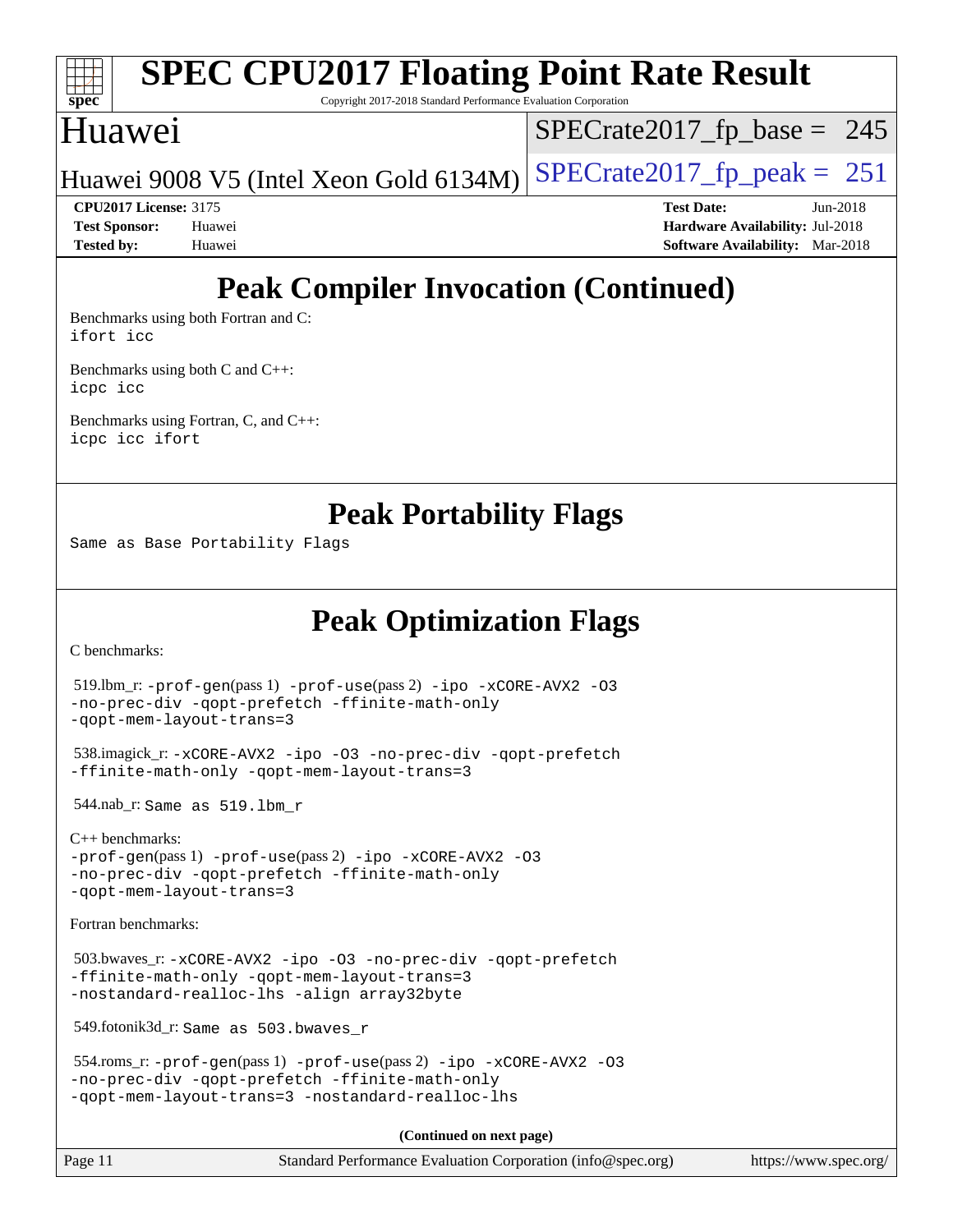

Copyright 2017-2018 Standard Performance Evaluation Corporation

### Huawei

 $SPECTate2017_fp\_base = 245$ 

Huawei 9008 V5 (Intel Xeon Gold 6134M)  $SPECrate2017_f$  peak = 251

**[CPU2017 License:](http://www.spec.org/auto/cpu2017/Docs/result-fields.html#CPU2017License)** 3175 **[Test Date:](http://www.spec.org/auto/cpu2017/Docs/result-fields.html#TestDate)** Jun-2018 **[Test Sponsor:](http://www.spec.org/auto/cpu2017/Docs/result-fields.html#TestSponsor)** Huawei **[Hardware Availability:](http://www.spec.org/auto/cpu2017/Docs/result-fields.html#HardwareAvailability)** Jul-2018 **[Tested by:](http://www.spec.org/auto/cpu2017/Docs/result-fields.html#Testedby)** Huawei **[Software Availability:](http://www.spec.org/auto/cpu2017/Docs/result-fields.html#SoftwareAvailability)** Mar-2018

## **[Peak Optimization Flags \(Continued\)](http://www.spec.org/auto/cpu2017/Docs/result-fields.html#PeakOptimizationFlags)**

 554.roms\_r (continued): [-align array32byte](http://www.spec.org/cpu2017/results/res2018q4/cpu2017-20181017-09256.flags.html#user_peakEXTRA_FOPTIMIZE554_roms_r_align_array32byte_b982fe038af199962ba9a80c053b8342c548c85b40b8e86eb3cc33dee0d7986a4af373ac2d51c3f7cf710a18d62fdce2948f201cd044323541f22fc0fffc51b6)

[Benchmarks using both Fortran and C](http://www.spec.org/auto/cpu2017/Docs/result-fields.html#BenchmarksusingbothFortranandC):

[-prof-gen](http://www.spec.org/cpu2017/results/res2018q4/cpu2017-20181017-09256.flags.html#user_CC_FCpeak_prof_gen_5aa4926d6013ddb2a31985c654b3eb18169fc0c6952a63635c234f711e6e63dd76e94ad52365559451ec499a2cdb89e4dc58ba4c67ef54ca681ffbe1461d6b36)(pass 1) [-prof-use](http://www.spec.org/cpu2017/results/res2018q4/cpu2017-20181017-09256.flags.html#user_CC_FCpeak_prof_use_1a21ceae95f36a2b53c25747139a6c16ca95bd9def2a207b4f0849963b97e94f5260e30a0c64f4bb623698870e679ca08317ef8150905d41bd88c6f78df73f19)(pass 2) [-ipo](http://www.spec.org/cpu2017/results/res2018q4/cpu2017-20181017-09256.flags.html#user_CC_FCpeak_f-ipo) [-xCORE-AVX2](http://www.spec.org/cpu2017/results/res2018q4/cpu2017-20181017-09256.flags.html#user_CC_FCpeak_f-xCORE-AVX2) [-O3](http://www.spec.org/cpu2017/results/res2018q4/cpu2017-20181017-09256.flags.html#user_CC_FCpeak_f-O3) [-no-prec-div](http://www.spec.org/cpu2017/results/res2018q4/cpu2017-20181017-09256.flags.html#user_CC_FCpeak_f-no-prec-div) [-qopt-prefetch](http://www.spec.org/cpu2017/results/res2018q4/cpu2017-20181017-09256.flags.html#user_CC_FCpeak_f-qopt-prefetch) [-ffinite-math-only](http://www.spec.org/cpu2017/results/res2018q4/cpu2017-20181017-09256.flags.html#user_CC_FCpeak_f_finite_math_only_cb91587bd2077682c4b38af759c288ed7c732db004271a9512da14a4f8007909a5f1427ecbf1a0fb78ff2a814402c6114ac565ca162485bbcae155b5e4258871) [-qopt-mem-layout-trans=3](http://www.spec.org/cpu2017/results/res2018q4/cpu2017-20181017-09256.flags.html#user_CC_FCpeak_f-qopt-mem-layout-trans_de80db37974c74b1f0e20d883f0b675c88c3b01e9d123adea9b28688d64333345fb62bc4a798493513fdb68f60282f9a726aa07f478b2f7113531aecce732043) [-nostandard-realloc-lhs](http://www.spec.org/cpu2017/results/res2018q4/cpu2017-20181017-09256.flags.html#user_CC_FCpeak_f_2003_std_realloc_82b4557e90729c0f113870c07e44d33d6f5a304b4f63d4c15d2d0f1fab99f5daaed73bdb9275d9ae411527f28b936061aa8b9c8f2d63842963b95c9dd6426b8a) [-align array32byte](http://www.spec.org/cpu2017/results/res2018q4/cpu2017-20181017-09256.flags.html#user_CC_FCpeak_align_array32byte_b982fe038af199962ba9a80c053b8342c548c85b40b8e86eb3cc33dee0d7986a4af373ac2d51c3f7cf710a18d62fdce2948f201cd044323541f22fc0fffc51b6)

[Benchmarks using both C and C++](http://www.spec.org/auto/cpu2017/Docs/result-fields.html#BenchmarksusingbothCandCXX):

[-prof-gen](http://www.spec.org/cpu2017/results/res2018q4/cpu2017-20181017-09256.flags.html#user_CC_CXXpeak_prof_gen_5aa4926d6013ddb2a31985c654b3eb18169fc0c6952a63635c234f711e6e63dd76e94ad52365559451ec499a2cdb89e4dc58ba4c67ef54ca681ffbe1461d6b36)(pass 1) [-prof-use](http://www.spec.org/cpu2017/results/res2018q4/cpu2017-20181017-09256.flags.html#user_CC_CXXpeak_prof_use_1a21ceae95f36a2b53c25747139a6c16ca95bd9def2a207b4f0849963b97e94f5260e30a0c64f4bb623698870e679ca08317ef8150905d41bd88c6f78df73f19)(pass 2) [-ipo](http://www.spec.org/cpu2017/results/res2018q4/cpu2017-20181017-09256.flags.html#user_CC_CXXpeak_f-ipo) [-xCORE-AVX2](http://www.spec.org/cpu2017/results/res2018q4/cpu2017-20181017-09256.flags.html#user_CC_CXXpeak_f-xCORE-AVX2) [-O3](http://www.spec.org/cpu2017/results/res2018q4/cpu2017-20181017-09256.flags.html#user_CC_CXXpeak_f-O3) [-no-prec-div](http://www.spec.org/cpu2017/results/res2018q4/cpu2017-20181017-09256.flags.html#user_CC_CXXpeak_f-no-prec-div) [-qopt-prefetch](http://www.spec.org/cpu2017/results/res2018q4/cpu2017-20181017-09256.flags.html#user_CC_CXXpeak_f-qopt-prefetch) [-ffinite-math-only](http://www.spec.org/cpu2017/results/res2018q4/cpu2017-20181017-09256.flags.html#user_CC_CXXpeak_f_finite_math_only_cb91587bd2077682c4b38af759c288ed7c732db004271a9512da14a4f8007909a5f1427ecbf1a0fb78ff2a814402c6114ac565ca162485bbcae155b5e4258871) [-qopt-mem-layout-trans=3](http://www.spec.org/cpu2017/results/res2018q4/cpu2017-20181017-09256.flags.html#user_CC_CXXpeak_f-qopt-mem-layout-trans_de80db37974c74b1f0e20d883f0b675c88c3b01e9d123adea9b28688d64333345fb62bc4a798493513fdb68f60282f9a726aa07f478b2f7113531aecce732043)

[Benchmarks using Fortran, C, and C++:](http://www.spec.org/auto/cpu2017/Docs/result-fields.html#BenchmarksusingFortranCandCXX) [-prof-gen](http://www.spec.org/cpu2017/results/res2018q4/cpu2017-20181017-09256.flags.html#user_CC_CXX_FCpeak_prof_gen_5aa4926d6013ddb2a31985c654b3eb18169fc0c6952a63635c234f711e6e63dd76e94ad52365559451ec499a2cdb89e4dc58ba4c67ef54ca681ffbe1461d6b36)(pass 1) [-prof-use](http://www.spec.org/cpu2017/results/res2018q4/cpu2017-20181017-09256.flags.html#user_CC_CXX_FCpeak_prof_use_1a21ceae95f36a2b53c25747139a6c16ca95bd9def2a207b4f0849963b97e94f5260e30a0c64f4bb623698870e679ca08317ef8150905d41bd88c6f78df73f19)(pass 2) [-ipo](http://www.spec.org/cpu2017/results/res2018q4/cpu2017-20181017-09256.flags.html#user_CC_CXX_FCpeak_f-ipo) [-xCORE-AVX2](http://www.spec.org/cpu2017/results/res2018q4/cpu2017-20181017-09256.flags.html#user_CC_CXX_FCpeak_f-xCORE-AVX2) [-O3](http://www.spec.org/cpu2017/results/res2018q4/cpu2017-20181017-09256.flags.html#user_CC_CXX_FCpeak_f-O3) [-no-prec-div](http://www.spec.org/cpu2017/results/res2018q4/cpu2017-20181017-09256.flags.html#user_CC_CXX_FCpeak_f-no-prec-div) [-qopt-prefetch](http://www.spec.org/cpu2017/results/res2018q4/cpu2017-20181017-09256.flags.html#user_CC_CXX_FCpeak_f-qopt-prefetch) [-ffinite-math-only](http://www.spec.org/cpu2017/results/res2018q4/cpu2017-20181017-09256.flags.html#user_CC_CXX_FCpeak_f_finite_math_only_cb91587bd2077682c4b38af759c288ed7c732db004271a9512da14a4f8007909a5f1427ecbf1a0fb78ff2a814402c6114ac565ca162485bbcae155b5e4258871) [-qopt-mem-layout-trans=3](http://www.spec.org/cpu2017/results/res2018q4/cpu2017-20181017-09256.flags.html#user_CC_CXX_FCpeak_f-qopt-mem-layout-trans_de80db37974c74b1f0e20d883f0b675c88c3b01e9d123adea9b28688d64333345fb62bc4a798493513fdb68f60282f9a726aa07f478b2f7113531aecce732043) [-nostandard-realloc-lhs](http://www.spec.org/cpu2017/results/res2018q4/cpu2017-20181017-09256.flags.html#user_CC_CXX_FCpeak_f_2003_std_realloc_82b4557e90729c0f113870c07e44d33d6f5a304b4f63d4c15d2d0f1fab99f5daaed73bdb9275d9ae411527f28b936061aa8b9c8f2d63842963b95c9dd6426b8a) [-align array32byte](http://www.spec.org/cpu2017/results/res2018q4/cpu2017-20181017-09256.flags.html#user_CC_CXX_FCpeak_align_array32byte_b982fe038af199962ba9a80c053b8342c548c85b40b8e86eb3cc33dee0d7986a4af373ac2d51c3f7cf710a18d62fdce2948f201cd044323541f22fc0fffc51b6)

## **[Peak Other Flags](http://www.spec.org/auto/cpu2017/Docs/result-fields.html#PeakOtherFlags)**

[C benchmarks](http://www.spec.org/auto/cpu2017/Docs/result-fields.html#Cbenchmarks):  $-m64 - std = c11$  $-m64 - std = c11$ 

[C++ benchmarks:](http://www.spec.org/auto/cpu2017/Docs/result-fields.html#CXXbenchmarks) [-m64](http://www.spec.org/cpu2017/results/res2018q4/cpu2017-20181017-09256.flags.html#user_CXXpeak_intel_intel64_18.0_af43caccfc8ded86e7699f2159af6efc7655f51387b94da716254467f3c01020a5059329e2569e4053f409e7c9202a7efc638f7a6d1ffb3f52dea4a3e31d82ab)

[Fortran benchmarks](http://www.spec.org/auto/cpu2017/Docs/result-fields.html#Fortranbenchmarks):  $-m64$ 

[Benchmarks using both Fortran and C](http://www.spec.org/auto/cpu2017/Docs/result-fields.html#BenchmarksusingbothFortranandC):  $-m64 - std = c11$  $-m64 - std = c11$ 

[Benchmarks using both C and C++](http://www.spec.org/auto/cpu2017/Docs/result-fields.html#BenchmarksusingbothCandCXX):  $-m64$   $-std=cl1$ 

[Benchmarks using Fortran, C, and C++:](http://www.spec.org/auto/cpu2017/Docs/result-fields.html#BenchmarksusingFortranCandCXX)  $-m64$   $-std=cl1$ 

The flags files that were used to format this result can be browsed at <http://www.spec.org/cpu2017/flags/Intel-ic18.0-official-linux64.html>

<http://www.spec.org/cpu2017/flags/Huawei-Platform-Settings-SKL-V1.7.html>